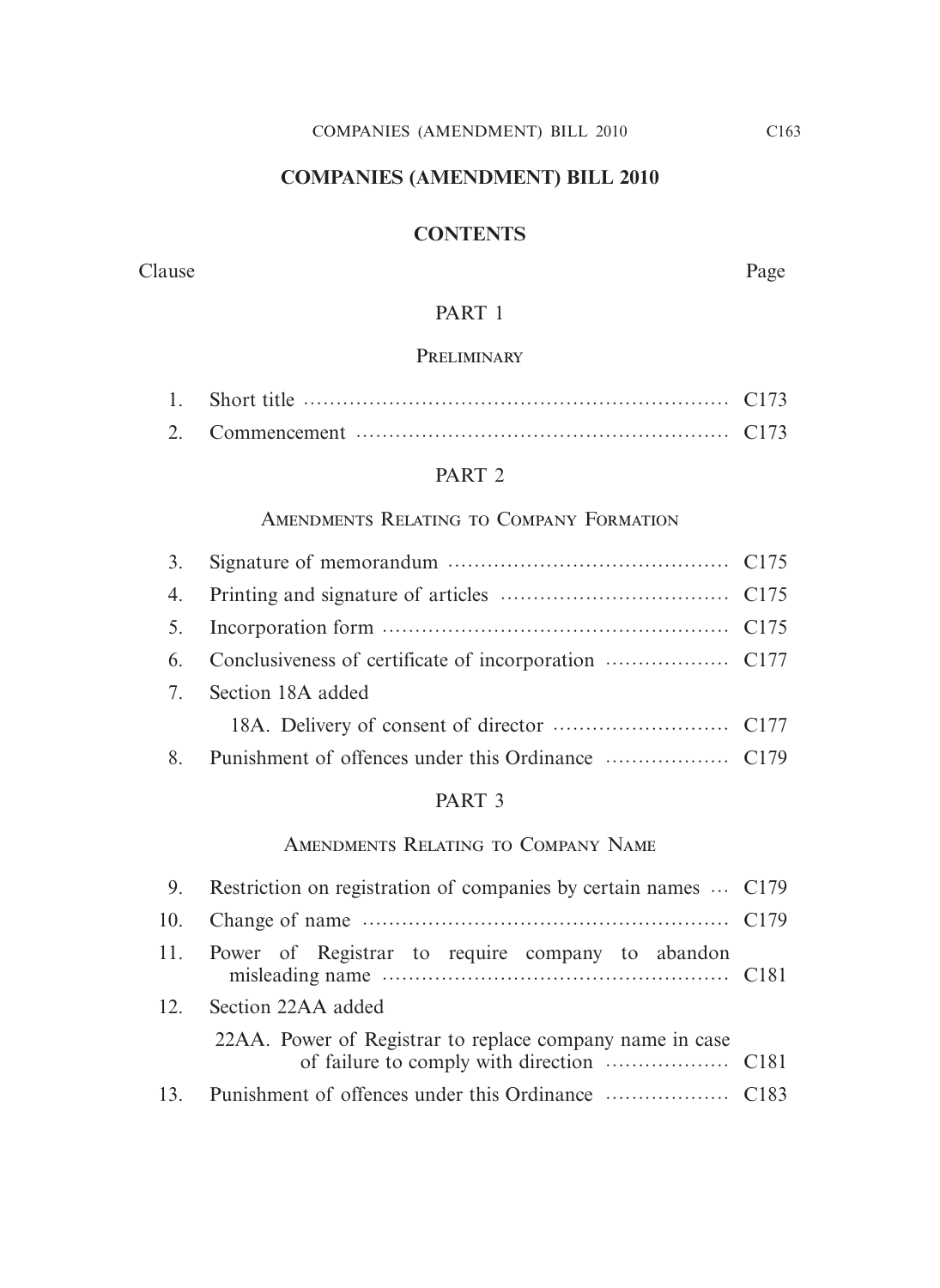Clause Page

# PART 4

## Amendments Relating to Statutory Derivative Actions

| 16. |                                                                                                               |  |
|-----|---------------------------------------------------------------------------------------------------------------|--|
|     | 17. Court's power to strike out proceedings brought or<br>intervention in proceedings by members under common |  |
|     |                                                                                                               |  |
| 19. |                                                                                                               |  |
|     |                                                                                                               |  |
|     |                                                                                                               |  |

# PART 5

## Amendments Relating to Electronic Communications with Registrar of Companies

| 21. |                                                                  |  |
|-----|------------------------------------------------------------------|--|
| 22. |                                                                  |  |
| 23. |                                                                  |  |
| 24. | Documents delivered to Registrar to conform to certain           |  |
| 25. | Sections 346A and 346B added                                     |  |
|     | 346A. Documents delivered to Registrar in form of                |  |
|     | 346B. Signature of documents delivered to Registrar in           |  |
| 26. | Power of Registrar to refuse to register certain documents  C195 |  |
| 27. | Section 348BA added                                              |  |
|     | 348BA. Registrar may issue certificates in any manner  C195      |  |
|     |                                                                  |  |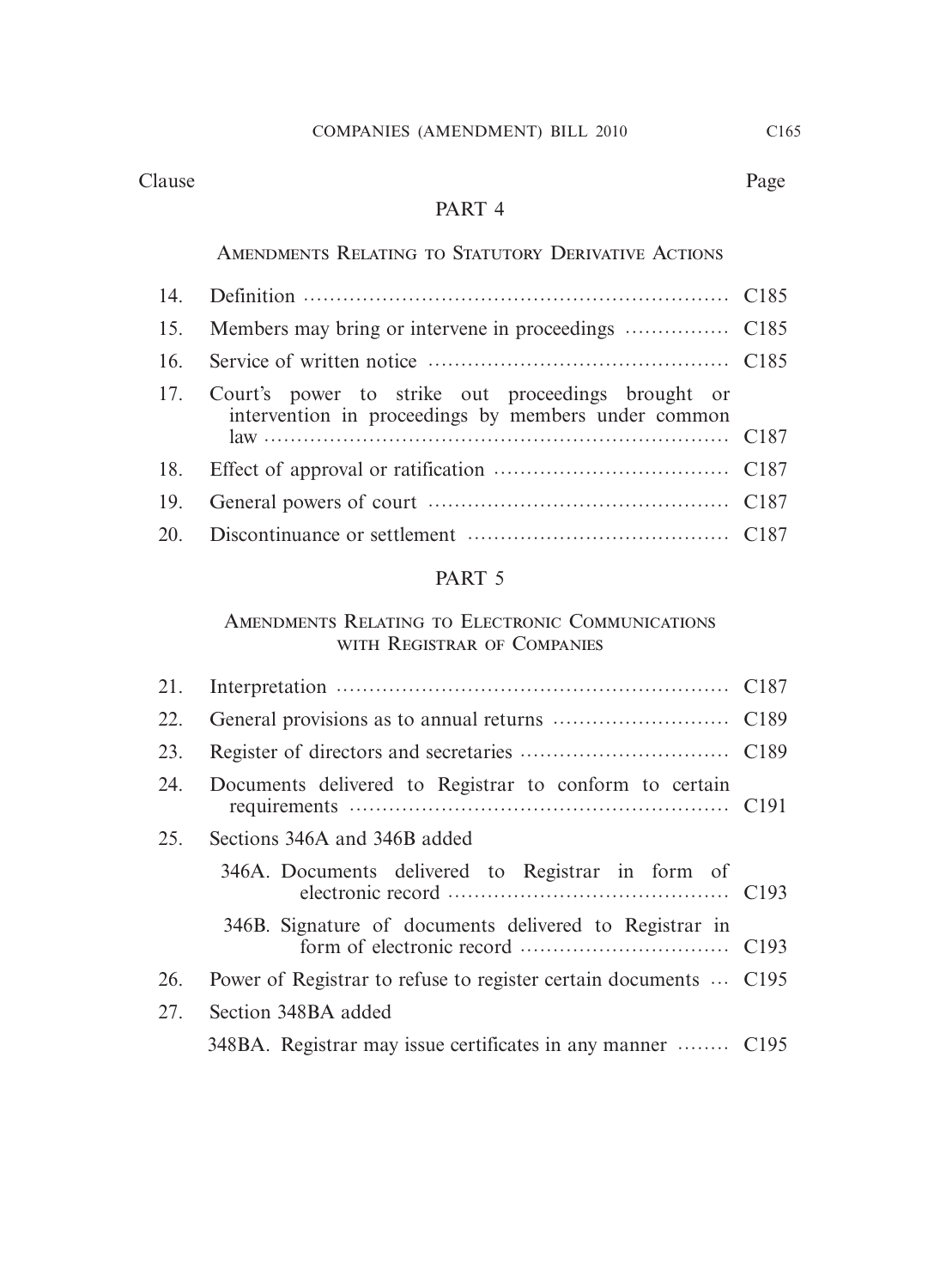# PART 6

Amendments Relating to Communications by Company to Another Person (other than Registrar of Companies)

## **Division 1—Companies Ordinance**

|     | Right to receive copies of balance sheets and directors' and |  |
|-----|--------------------------------------------------------------|--|
|     |                                                              |  |
| 30. | Circumstances in which listed companies may comply with      |  |

31. Part IVAAA added

## PART IVAAA

## Communications by Company to Another Person (other than Registrar)

|  | 168BAB. Minimum period specified for purposes of    |  |
|--|-----------------------------------------------------|--|
|  | 168BAC. Period specified for purposes of sections   |  |
|  | 168BAD. Time specified for purposes of sections     |  |
|  | 168BAE. Address specified for purposes of sections  |  |
|  |                                                     |  |
|  |                                                     |  |
|  |                                                     |  |
|  | 168BAI. Member or debenture holder may require hard |  |
|  |                                                     |  |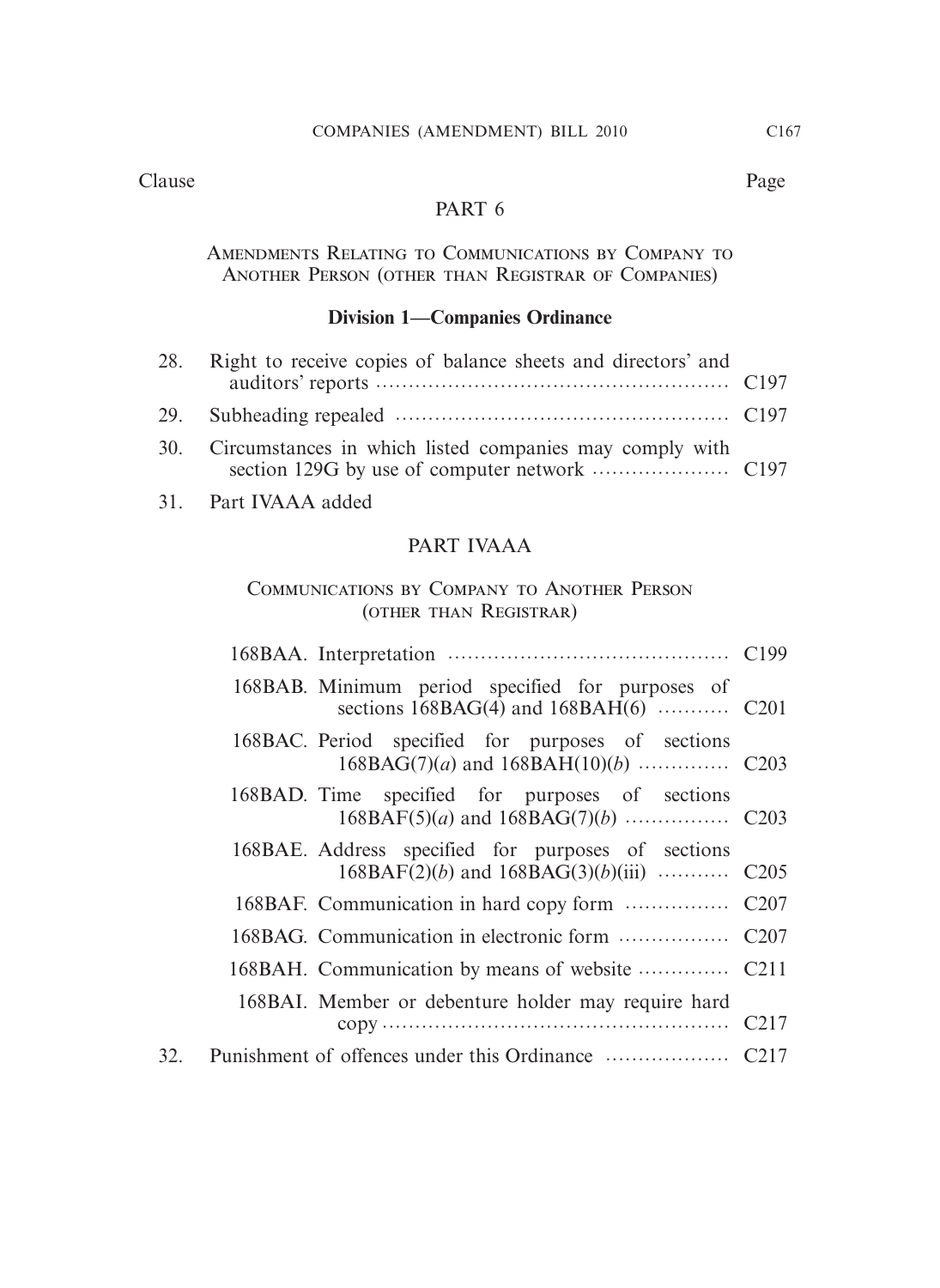## Clause Page

# **Division 2—Companies (Revision of Accounts and Reports) Regulation**

|     | 33. Distribution of revised accounts or directors' reports  C219 |  |
|-----|------------------------------------------------------------------|--|
| 34. | Notifying recipients of summary financial reports after          |  |
| 35. | Documents sent under section 12 or 13 by use of computer         |  |

# PART 7

Amendments Relating to Paperless Holding and Transfer of Shares and Debentures

# **Division 1—Companies Ordinance**

| 36. |                                                               |  |
|-----|---------------------------------------------------------------|--|
| 37. |                                                               |  |
| 38. |                                                               |  |
| 39. | Transfer not to be registered except on production of         |  |
| 40. |                                                               |  |
| 41. | Duties of company with respect to issue of certificates  C223 |  |
| 42. |                                                               |  |
| 43. |                                                               |  |
| 44. |                                                               |  |
| 45. | Provisions relating to acquisition of minority shares after   |  |
| 46. |                                                               |  |
|     | <b>Division 2—Companies (Winding-up) Rules</b>                |  |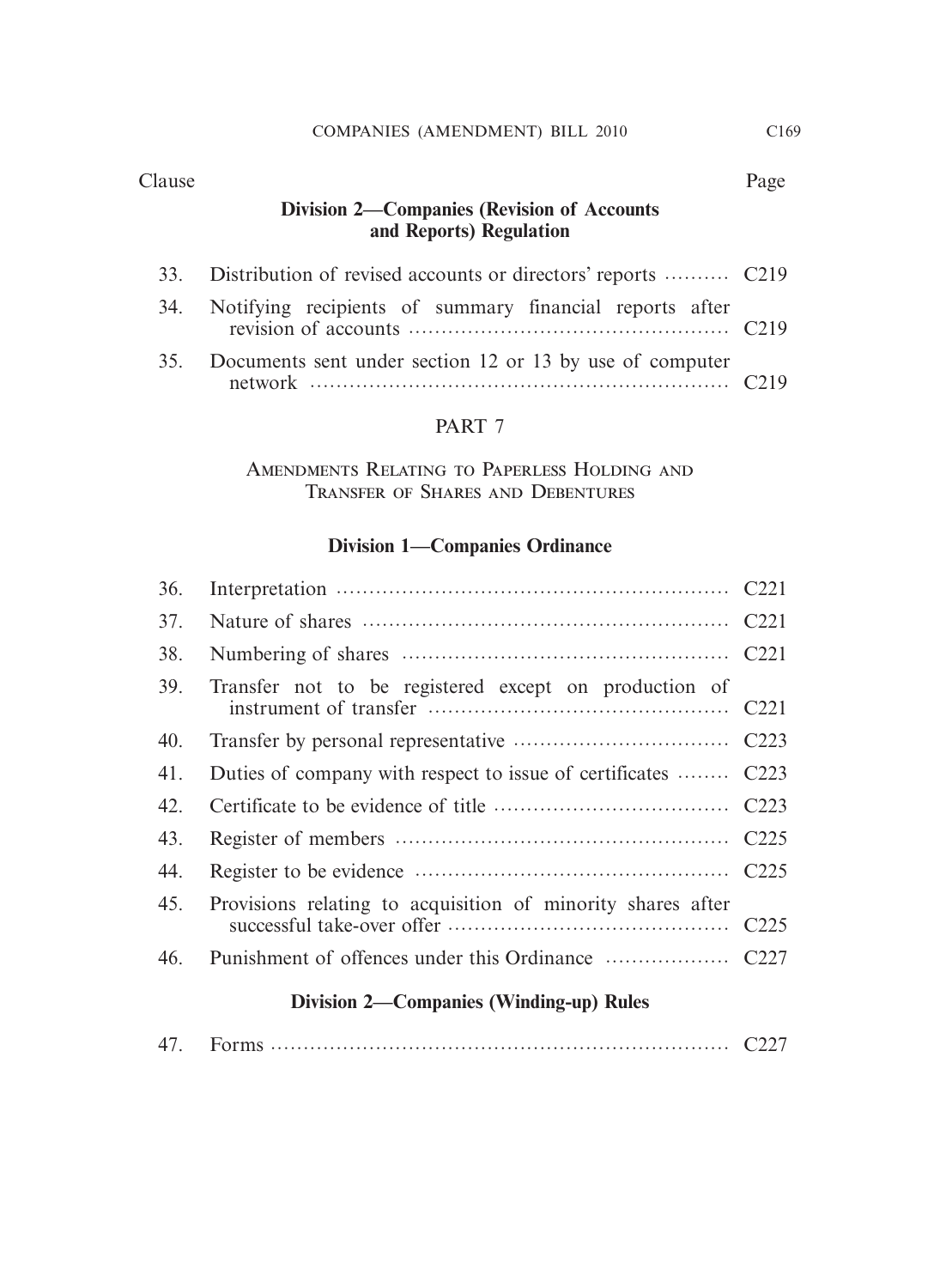## Clause Page

# **Division 3—Securities and Futures Ordinance**

|--|--|

# PART 8

## Miscellaneous Amendments

| 49. | Power to dispense with certain words in name of charitable      |  |
|-----|-----------------------------------------------------------------|--|
| 50. | Power of Registrar to require company to change misleading      |  |
| 51. | Non voting shares and shares with different voting rights  C231 |  |
| 52. | Approval of company required for allotment of shares by         |  |
| 53. | Power to close register of members and register of debenture    |  |
| 54. |                                                                 |  |
| 55. |                                                                 |  |
| 56. |                                                                 |  |
|     |                                                                 |  |
|     |                                                                 |  |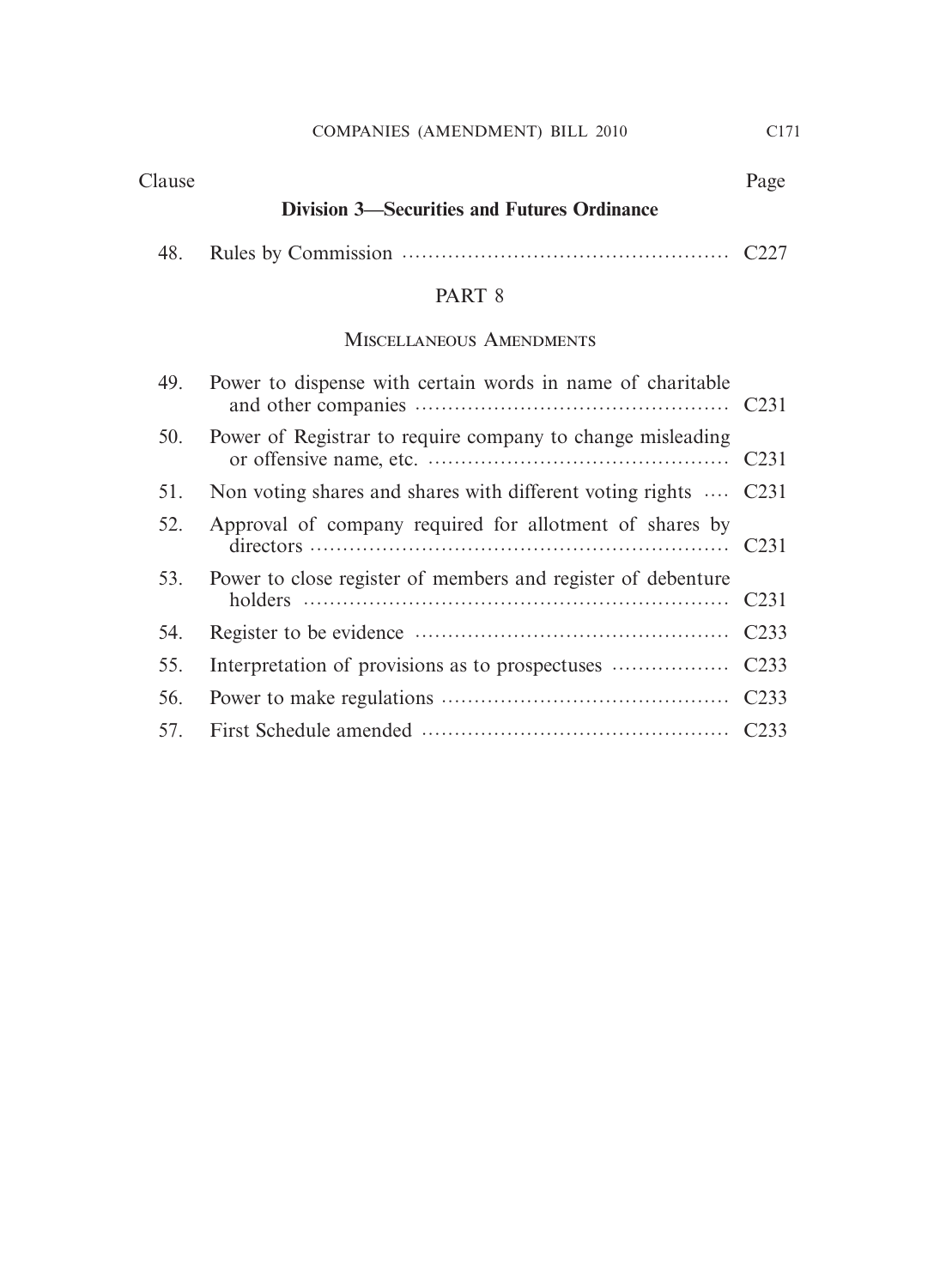# A BILL To

Amend the Companies Ordinance and its subsidiary legislation to streamline the company formation procedures; to extend the powers of the Registrar of Companies to direct a change of company name; to enlarge the class of persons who may bring or intervene in statutory derivative actions under Part IVAA of the Ordinance; to provide for electronic communications with the Registrar; to provide for the modes of communications by a company to any person other than the Registrar; to remove obstacles to the introduction of paperless holding and transfer of shares and debentures; and to make related and miscellaneous amendments to the Ordinance and its subsidiary legislation and the Securities and Futures Ordinance.

Enacted by the Legislative Council.

## PART 1

#### PRELIMINARY

#### **1. Short title**

 This Ordinance may be cited as the Companies (Amendment) Ordinance 2010.

#### **2. Commencement**

 This Ordinance comes into operation on a day to be appointed by the Secretary for Financial Services and the Treasury by notice published in the Gazette.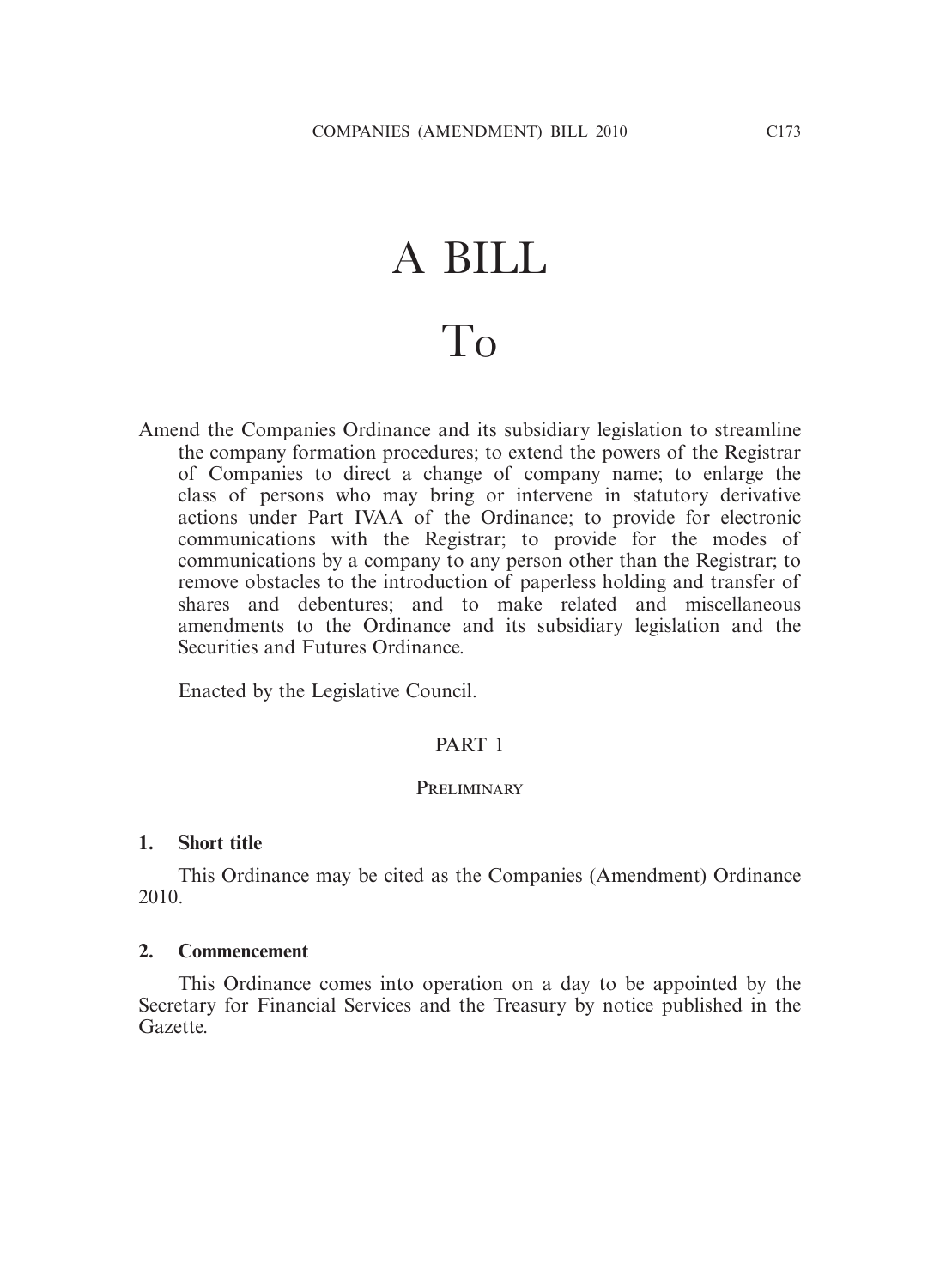## PART 2

## Amendments Relating to Company Formation

## **3. Signature of memorandum**

 (1) Section 6(1) of the Companies Ordinance (Cap. 32) is amended by repealing everything after "founder member" and substituting "of the company.".

(2) Section 6(2) is repealed.

## **4. Printing and signature of articles**

(1) Section  $12(1)(c)$  is amended by repealing everything after "founder" member" and substituting "of the company.".

(2) Section 12(2) is repealed.

### **5. Incorporation form**

(1) Section  $14A(2)(f)$  is amended by repealing "guarantee, the" and substituting "guarantee, the number of members with which the company proposes to be registered on its incorporation, and the".

- (2) Section  $14A(2)(j)$  is amended by repealing "and".
- (3) Section  $14A(2)(k)$  is repealed and the following substituted—
	- " $(k)$  if the signatory is to be a director of the company on its incorporation, a statement by the signatory—
		- (i) that he or she has consented to be a director of the company; and
		- (ii) if the signatory is an individual, that he or she has attained the age of 18 years; and
	- (*l*) in relation to each person (other than the signatory) who is to be a director of the company on its incorporation—
		- (i) a statement by the person that he or she has consented to be a director of the company and, if the person is an individual, that he or she has attained the age of 18 years; or
		- (ii) a statement by the signatory that the person has consented to be a director of the company and, if the person is an individual, that the person has attained the age of 18 years.".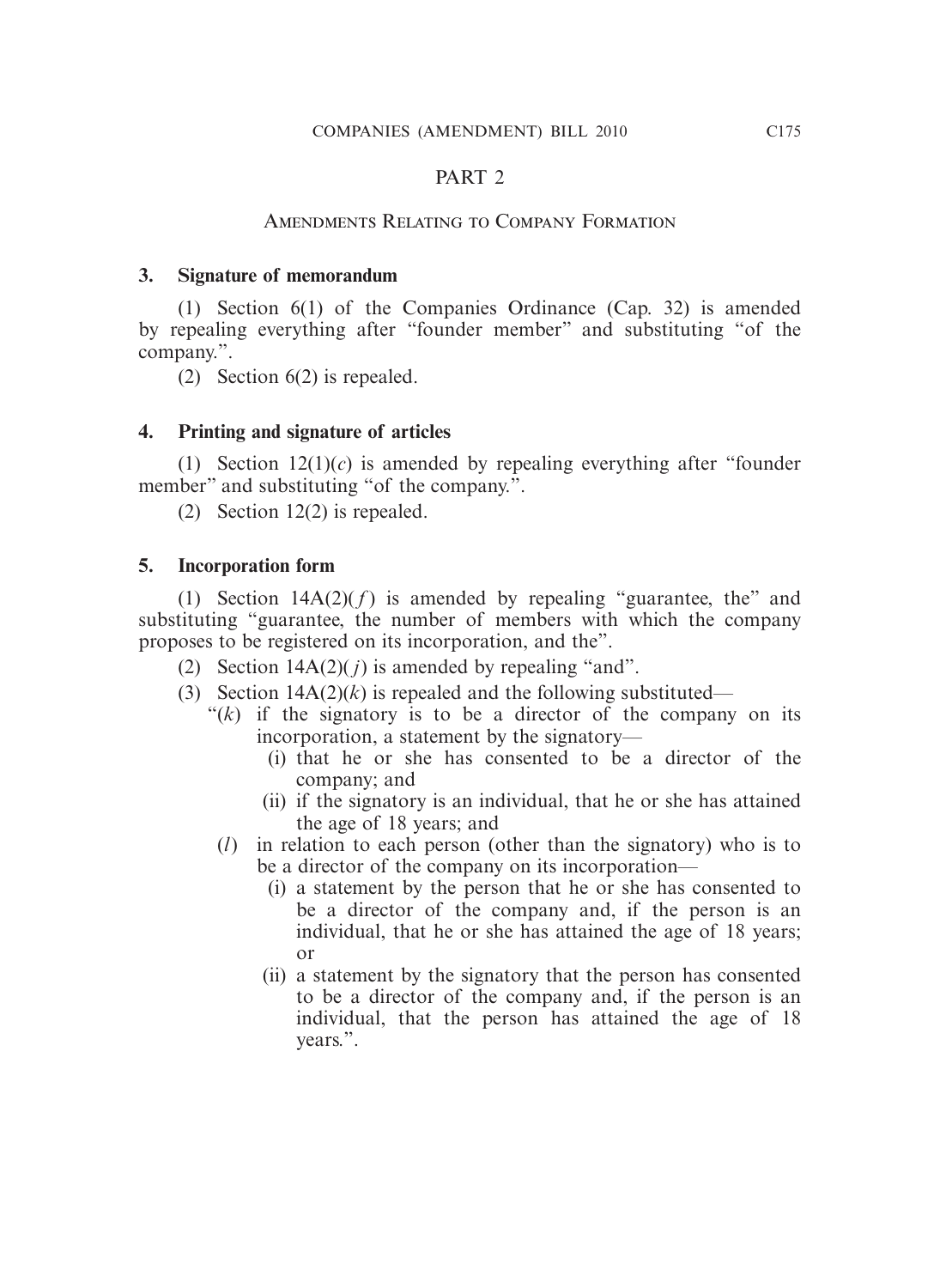(4) Section 14A(3) is amended by repealing everything after "signed by any" and substituting "person who is named in the form as a founder member.".

(5) Section 14A is amended by adding—

"(5) In subsection (2), "signatory" (簽署人), in relation to an incorporation form, means the person who signs the form for the purposes of subsection (3).

 (6) The Financial Secretary may, by order published in the Gazette, amend subsection (2).".

# **6. Conclusiveness of certificate of incorporation**

 (1) Section 18(2) is amended by repealing everything after "statement of compliance" and before "shall" and substituting "specified in subsection (3)".

 (2) Section 18(2) is amended by adding "with all the requirements referred to in subsection (1)" after "evidence of compliance".

(3) Section 18 is amended by adding—

 "(3) The statement specified for the purposes of subsection (2) is a statement—

- (*a*) certifying the company's compliance with all the requirements referred to in subsection (1);
- (*b*) certifying that the particulars contained in the incorporation form are accurate and consistent with those contained in the memorandum and articles of the company; and
- (*c*) signed by the founder member who signs the form for the purposes of section 14A(3).".

# **7. Section 18A added**

The following is added—

# "**18A. Delivery of consent of director**

(1) Each consent given for the purposes of section  $14A(2)(*l*)(ii)$  in relation to a company intended to be incorporated must be delivered to the Registrar in the specified form not later than 14 days after the date of incorporation of the company.

 $(2)$  If subsection  $(1)$  is contravened, the company, every officer of the company who is in default, and the founder member who signs the incorporation form for the purposes of section 14A(3), commit an offence, and each is liable to a fine and, for continued contravention, to a daily default fine.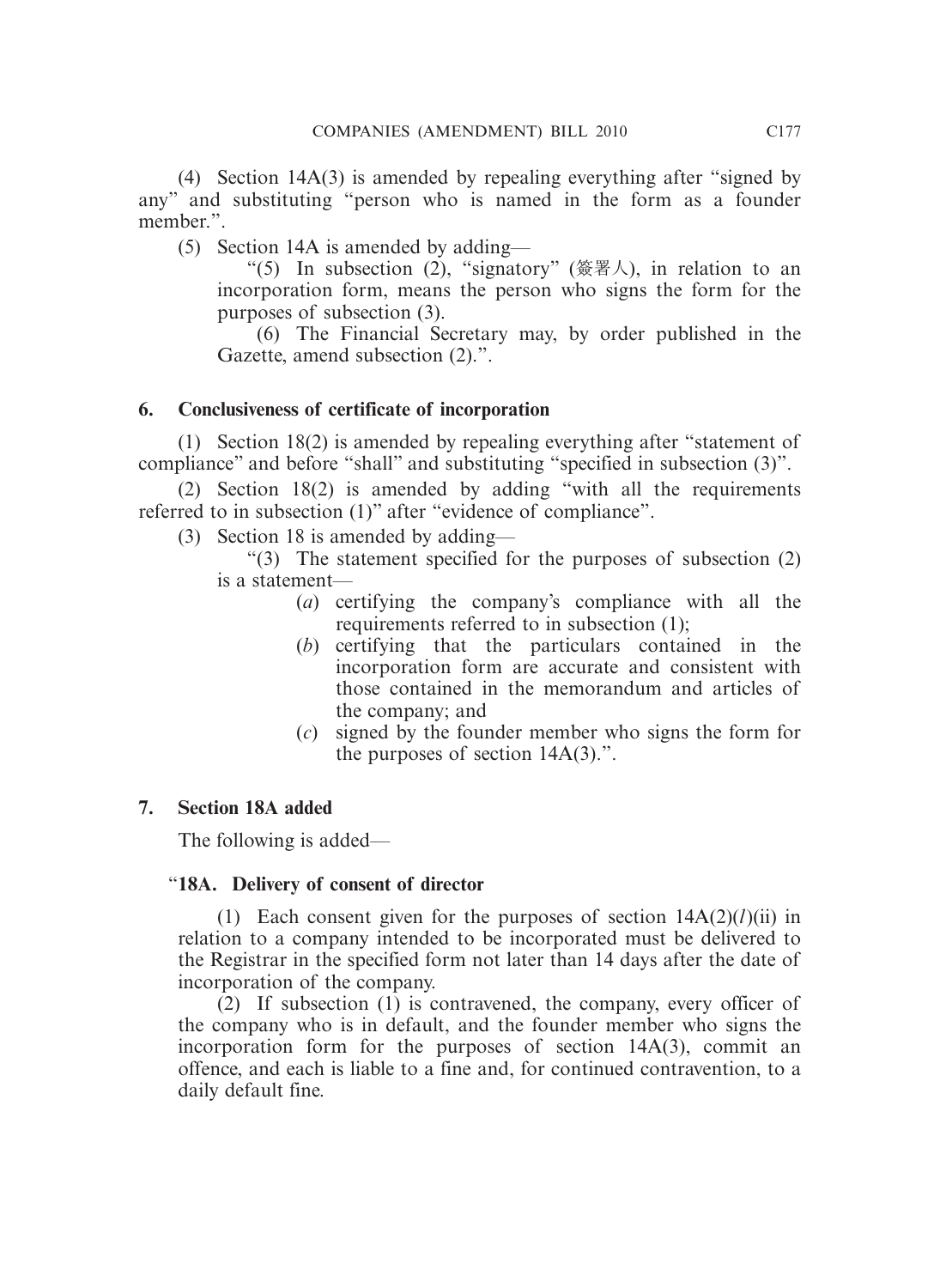(3) In any proceedings against a founder member for an offence under this section, it is a defence for the founder member to establish that he or she took all reasonable steps to secure compliance with subsection  $(1)$ .".

## **8. Punishment of offences under this Ordinance**

The Twelfth Schedule is amended by adding—

 "18A(2) Failing to deliver to the Registrar any consent to be a director Summary level 3 \$300".

## PART 3

Amendments Relating to Company Name

## **9. Restriction on registration of companies by certain names**

 (1) Section 20 of the Companies Ordinance (Cap. 32) is amended by adding—

> "(2A) Except with the consent of the Registrar, a company must not be registered by a name that is the same as a name for which a direction has been given under section 22 or 22A on or after the commencement of the Companies (Amendment) Ordinance 2010  $($  of 2010).".

(2) Section 20(3) is amended by adding "or  $(2A)$ " after " $(1)(a)$  or  $(b)$ ".

### **10. Change of name**

(1) Section 22 is amended by adding—

 "(3A) If in the opinion of the Registrar a company has been registered by a name by which, at the time of the registration, the company must not be registered under section 20(2), the Registrar may in writing, within 3 months after the time of the registration, direct the company to change the name within the period specified by the Registrar.

 (3B) The Registrar may in writing direct a company to change, within the period specified by the Registrar, a name by which the company has been registered if the Registrar receives, from a person in whose favour an order is made by a court restraining the company from using the name or any part of the name—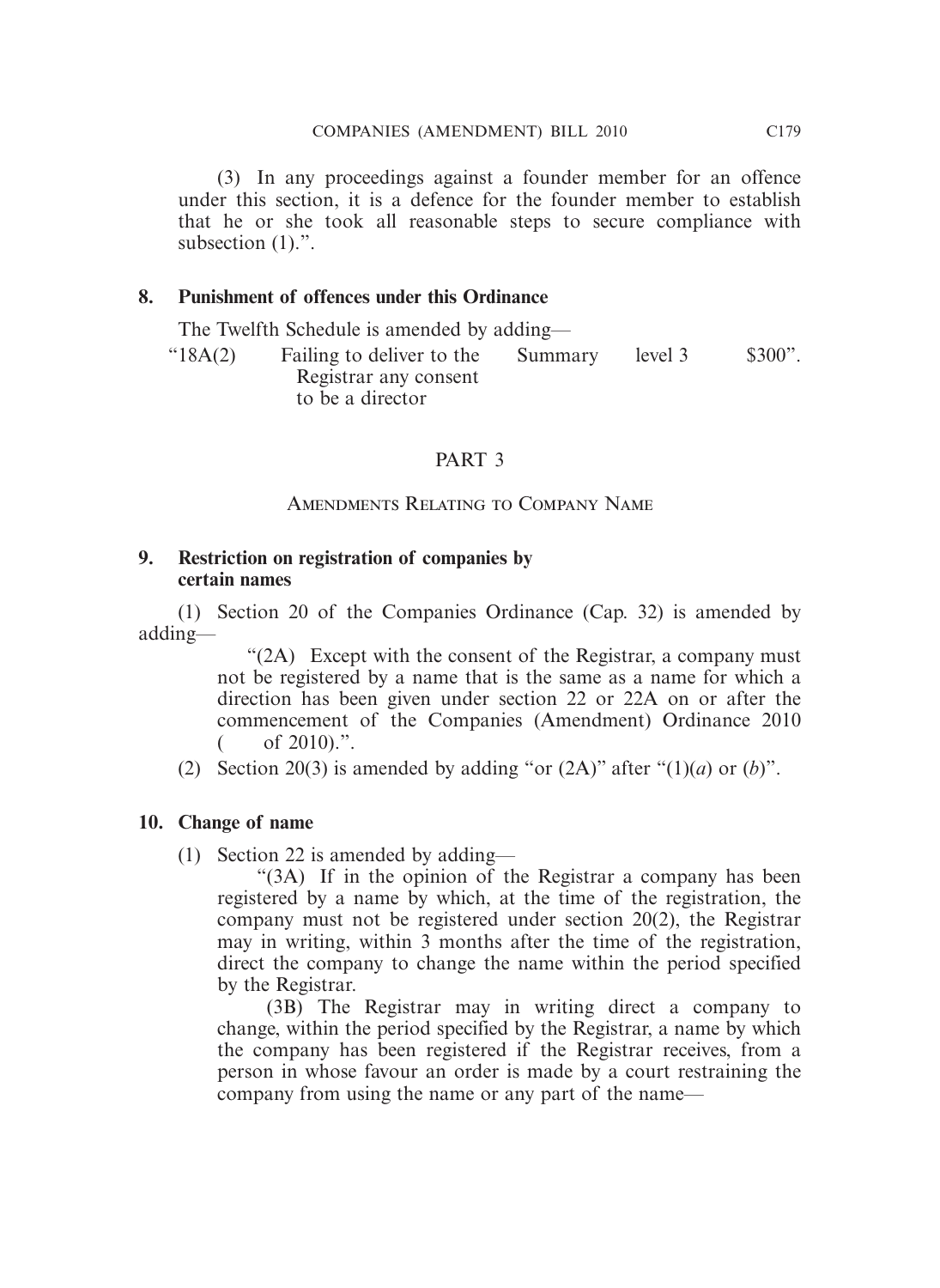- (*a*) an office copy of the order; and
- (*b*) a notice in the specified form.

(3C) In subsection (3B), "court" (法院) means any court of the Hong Kong Special Administrative Region of competent jurisdiction.".

 (2) Section 22(5) is amended by repealing "or (4)" and substituting ",  $(3\text{\AA})$ ,  $(3\text{\AA})$  or  $(4)$ ".

## **11. Power of Registrar to require company to abandon misleading name**

 (1) The heading of section 22A is amended by repealing "**abandon misleading name**" and substituting "**change misleading or offensive name, etc.**".

(2) Section 22A is amended by adding—

 "(1A) If in the opinion of the Registrar a company has been registered by a name by which, at the time of the registration, the company must not be registered under section  $20(1)(c)$  or  $(d)$ , the Registrar may direct the company to change the name.".

## **12. Section 22AA added**

The following is added—

### "**22AA. Power of Registrar to replace company name in case of failure to comply with direction**

- (1) This section applies if—
	- (*a*) on or after the commencement of the Companies (Amendment) Ordinance  $2010$  ( of 2010), the Registrar directs a company to change a name under section 22(2), (3A), (3B) or (4) or 22A(1) or (1A); and
	- (*b*) the company fails to comply with the direction—
		- (i) in the case of a direction under section 22(2), (3A), (3B) or (4), within the period specified by the Registrar or, if the period is extended under section 22(5), the extended period; and
		- (ii) in the case of a direction under section  $22A(1)$  or  $(1A)$ , within the period specified in section 22A(2) or, if a period is specified by the court under section 22A(3) for the direction, the period specified by the court.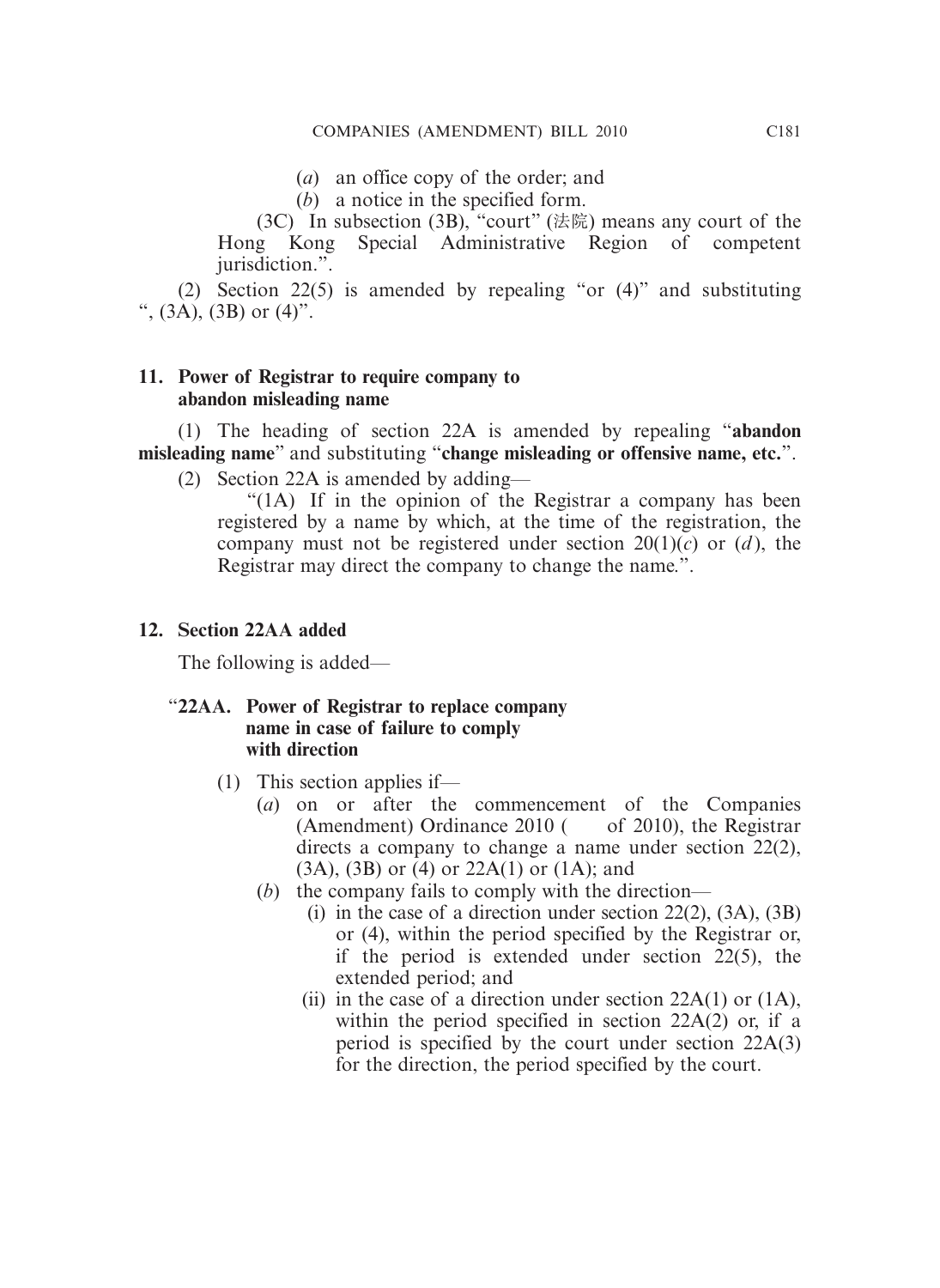(2) Without limiting sections 22(6) and 22A(4), the Registrar may replace the name with—

- (*a*) if the name is in English, a new name that consists of the words "Company Registration Number" as its prefix, followed by the registration number of the company as stated in the certificate of incorporation;
- (*b*) if the name is in Chinese, a new name that consists of the Chinese characters "公司註冊編號" as its prefix, followed by the registration number of the company as stated in the certificate of incorporation; or
- (*c*) if the name is both in English and Chinese, a new name in English that consists of the words "Company Registration Number" as its prefix, followed by the registration number of the company as stated in the certificate of incorporation, and in Chinese that consists of the Chinese characters "公司註冊編號" as its prefix, followed by that registration number.

 (3) On replacing the name with a new name, the Registrar must enter the new name on the register in place of the replaced name.

 (4) The replacement takes effect on the date on which the new name is entered on the register under subsection (3).

 (5) Within 30 days after entering the new name on the register, the Registrar must—

- (*a*) by notice in writing notify the company of—
	- (i) the fact that a name of the company has been replaced with a new name; and
	- (ii) the date on which the replacement takes effect under subsection (4); and
- (*b*) by notice in the Gazette notify that fact and that date.

 (6) A replacement of a name of a company under this section does not affect any rights or obligations of the company or render defective any legal proceedings by or against it. Any legal proceedings that could have been commenced or continued against the company by the replaced name may be commenced or continued against it by its new name.".

### **13. Punishment of offences under this Ordinance**

 The Twelfth Schedule is amended, in the entry relating to section 22A(4), in the second column, by adding "or offensive, etc." after "misleading".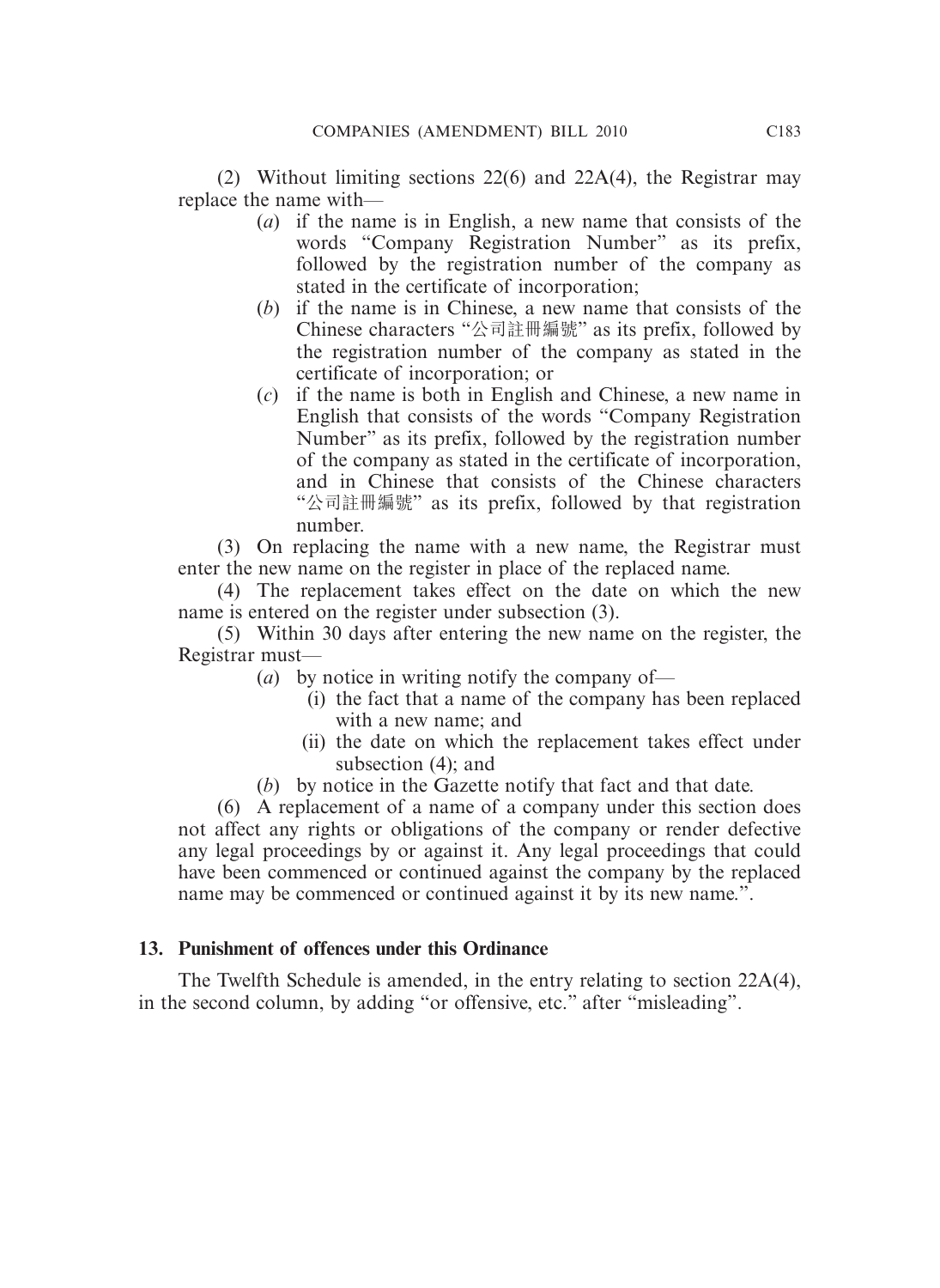## PART 4

## Amendments Relating to Statutory Derivative Actions

## **14. Definition**

 (1) Section 168BA of the Companies Ordinance (Cap. 32) is amended by repealing "requires, "proceedings" and substituting—

"requires—

"proceedings"".

 (2) Section 168BA is amended, in the English text, in the definition of "proceedings", by repealing "court." and substituting "court;".

- (3) Section 168BA is amended by adding—
	- " "related company" (有關連公司), in relation to a specified corporation, means—
		- (*a*) a subsidiary of the corporation;
		- (*b*) a holding company of the corporation; or
		- (*c*) a subsidiary of a holding company of the corporation.".

## **15. Members may bring or intervene in proceedings**

 (1) The heading of section 168BC is repealed and the following substituted—

" **Bringing or intervening in proceedings on behalf of specified corporation**".

 (2) Section 168BC(1) is amended by adding "or of a related company of a specified corporation" after "a specified corporation".

 (3) Section 168BC(3) is amended by adding "or on the application of a member of a related company of a specified corporation" after "a specified corporation".

 (4) Section 168BC(4) is amended by adding ", or any common law right of a member of a related company of a specified corporation," after "a specified corporation".

 (5) Section 168BC(6) is amended by adding ", or of a related company of a specified corporation," after "a specified corporation".

## **16. Service of written notice**

Section 168BD(1) is amended by adding ", or of a related company of a specified corporation," after "a specified corporation".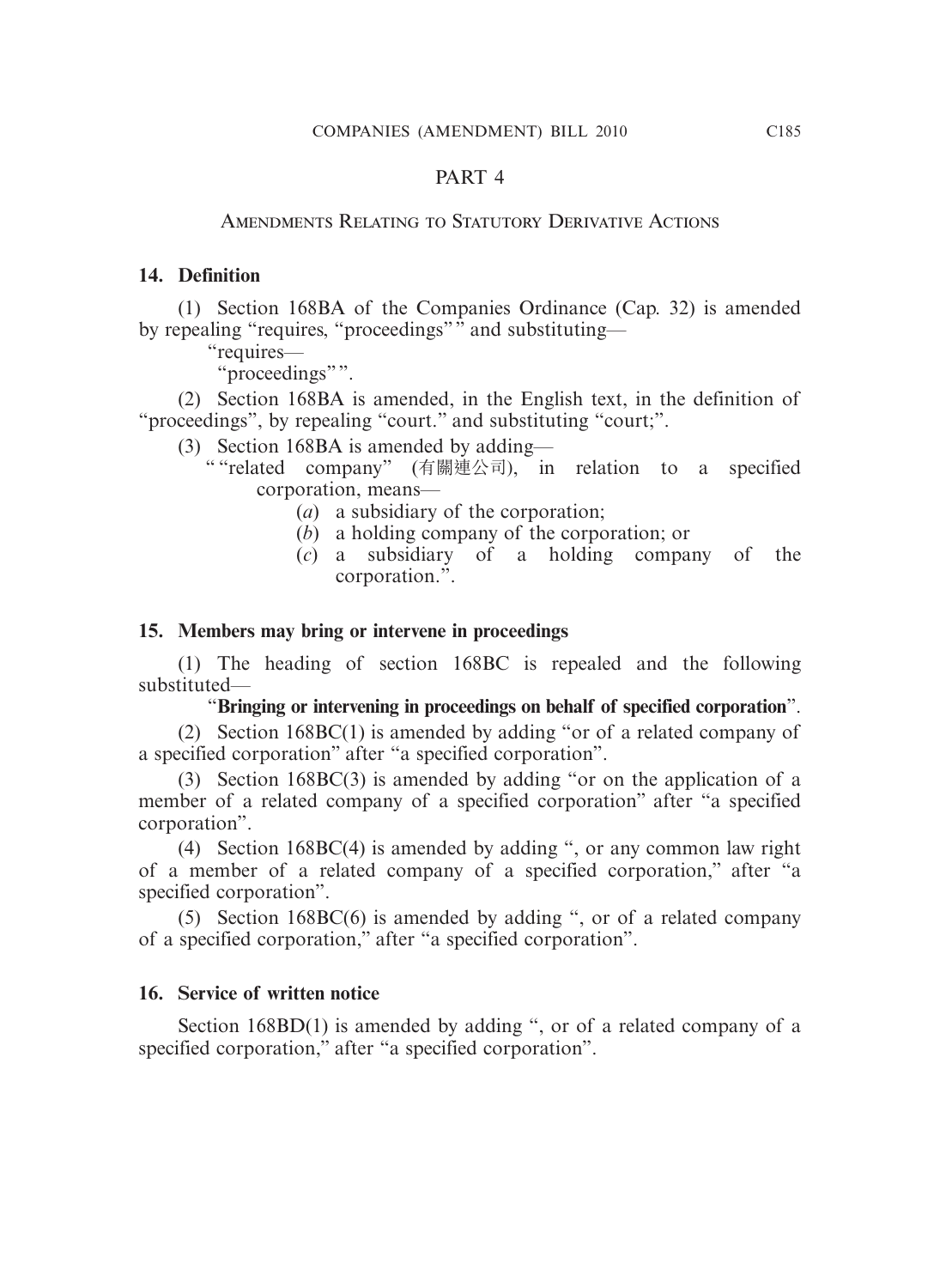## **17. Court's power to strike out proceedings brought or intervention in proceedings by members under common law**

 (1) The heading of section 168BE is repealed and the following substituted—

> " **Court's power relating to proceedings brought or intervened in on behalf of specified corporation under common law**".

 (2) Section 168BE(1) is amended by adding ", or of a related company of a specified corporation," after "a specified corporation".

### **18. Effect of approval or ratification**

 (1) Section 168BF(1)(*a*) is amended by adding ", or of a related company of the specified corporation," after "the specified corporation".

 (2) Section 168BF(2) is amended by adding ", or of a related company of the specified corporation," after "member of the specified corporation".

#### **19. General powers of court**

 Section 168BG(1) is amended by adding ", or of a related company of a specified corporation," after "a specified corporation".

#### **20. Discontinuance or settlement**

 Section 168BJ is amended by adding ", or of a related company of a specified corporation," after "specified corporation".

## PART 5

### Amendments Relating to Electronic Communications with Registrar of Companies

#### **21. Interpretation**

Section 2(1) of the Companies Ordinance (Cap. 32) is amended by adding—

" "digital signature" (數碼簽署) has the meaning given by section 2(1) of the Electronic Transactions Ordinance (Cap. 553);

"recognized certificate" (認可證書) has the meaning given by section 2(1) of the Electronic Transactions Ordinance (Cap. 553);".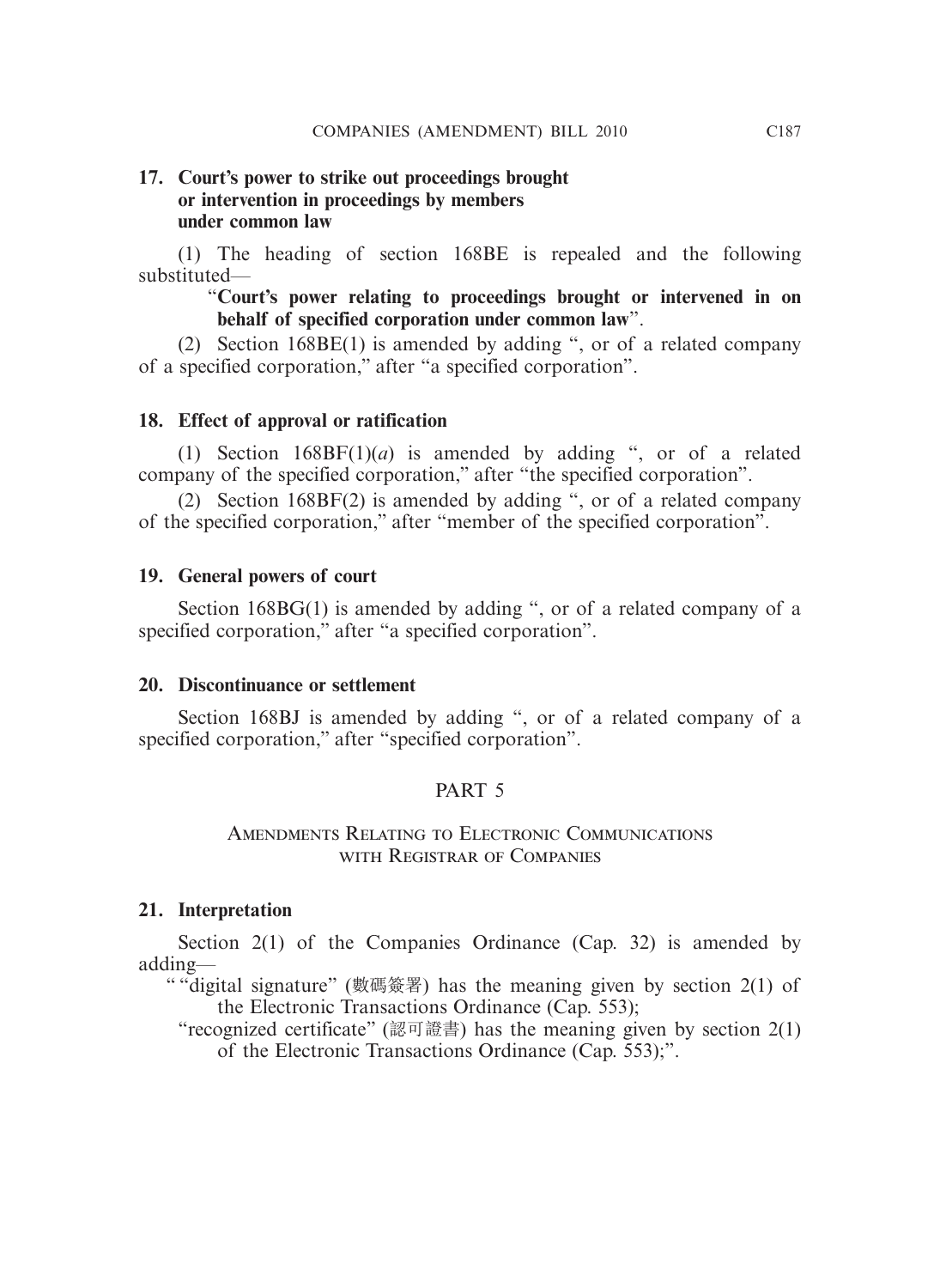## **22. General provisions as to annual returns**

 (1) Section 109(1) is amended by repealing "signed by a director or the secretary of the company".

 (2) Section 109(1A) is amended by repealing "signed by a director or the secretary of the company".

(3) Section 109 is amended by adding—

 "(1C) A copy of an annual return forwarded for the purposes of subsection (1) or (1A) in relation to a company must—

- (*a*) if forwarded in the form of an electronic record—
	- (i) be signed by a director or the secretary of the company; or
	- (ii) contain an acknowledgment, by a person who is authorized by the company to deliver any document under this Ordinance on the company's behalf and whose authorization has been notified to the Registrar, to the effect that the person is authorized by a director or the secretary of the company to forward the copy; or
- (*b*) if forwarded in paper form, be signed by a director or the secretary of the company.".

## **23. Register of directors and secretaries**

 (1) Section 158(4AA) is amended by repealing ", signed by the person, that he has accepted the appointment and that he" and substituting "that the person has accepted the appointment and that the person".

(2) Section 158 is amended by adding—

 "(4AB) A statement sent for the purposes of subsection (4AA) in relation to a person appointed as a director of a company must—

- (*a*) if sent in the form of an electronic record—
	- (i) be signed by the person; or
	- (ii) contain an acknowledgment, by another person who is authorized by the person to deliver any document under this Ordinance on the person's behalf and whose authorization has been notified to the Registrar, to the effect that that other person is authorized by the person to send the statement; or
- (*b*) if sent in paper form, be signed by the person.".

 (3) Section 158(5A) is amended by repealing ", signed by such person, that he has accepted his nomination and that he" and substituting "that the person has accepted the nomination and that the person".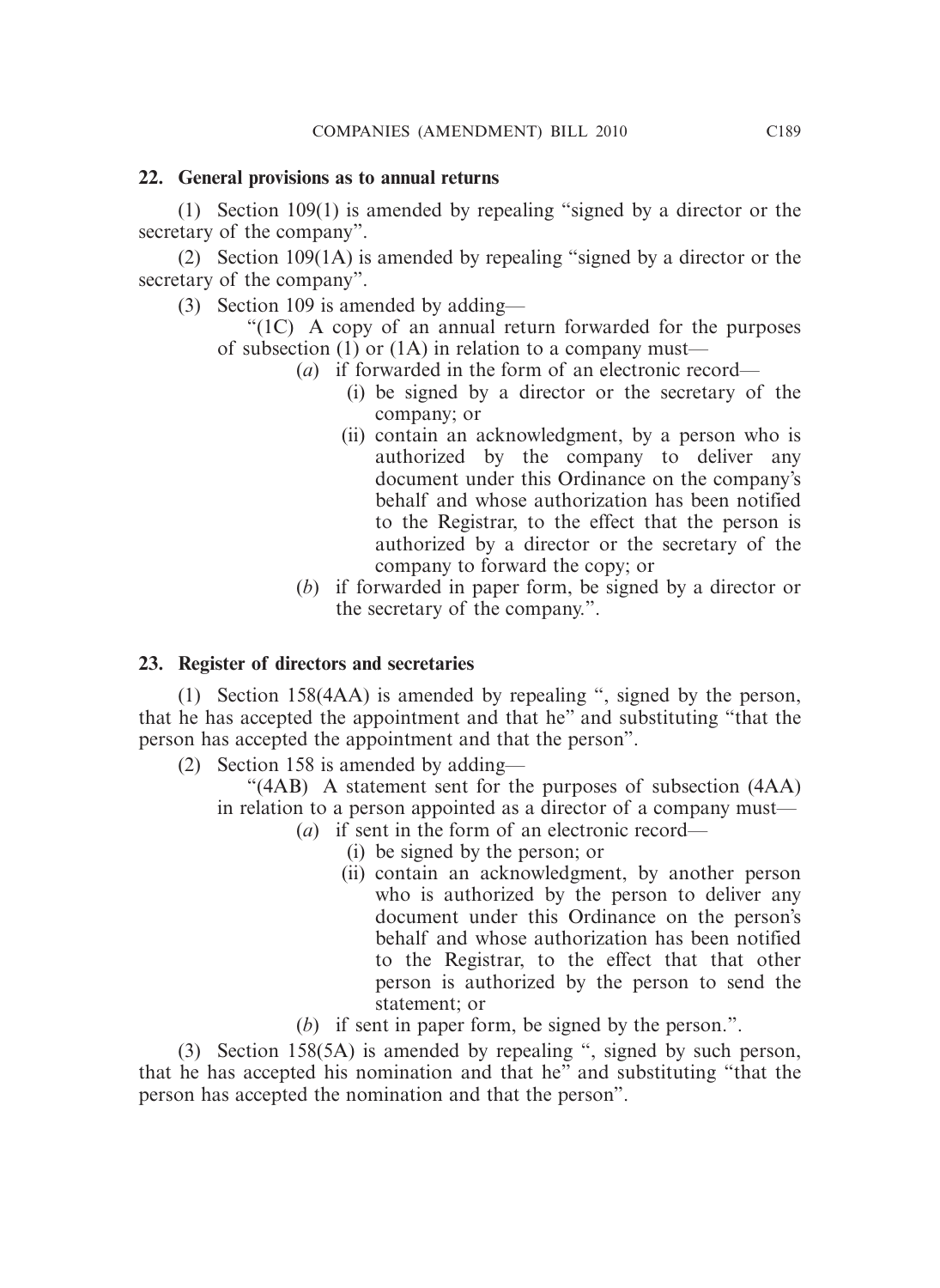(4) Section 158 is amended by adding—

 "(5B) A statement sent for the purposes of subsection (5A) in relation to a person nominated as a reserve director of a private company must—

(*a*) if sent in the form of an electronic record—

- (i) be signed by the person; or
- (ii) contain an acknowledgment, by another person who is authorized by the person to deliver any document under this Ordinance on the person's behalf and whose authorization has been notified to the Registrar, to the effect that that other person is authorized by the person to send the statement; or
- (*b*) if sent in paper form, be signed by the person.".

 (5) Section 158(8) is amended by repealing "(4A) or (5A)" and substituting " $(4AB)$ ,  $(4A)$ ,  $(5A)$  or  $(5B)$ ".

## **24. Documents delivered to Registrar to conform to certain requirements**

 (1) Section 346(2) is amended by repealing "; and any such notice shall be served by registered post".

(2) Section 346 is amended by adding—

 "(2A) A notice under subsection (2) must be served on a person—

- (*a*) by registered post addressed to the person; or
- (*b*) if the person consents to the notice being served in the form of an electronic record—
	- (i) by electronic mail transmission to the person's electronic mail address last known to the Registrar; or
	- (ii) by storing the notice in a system designated by the Registrar and by notifying the person that the notice is so stored.".

## **25. Sections 346A and 346B added**

The following are added—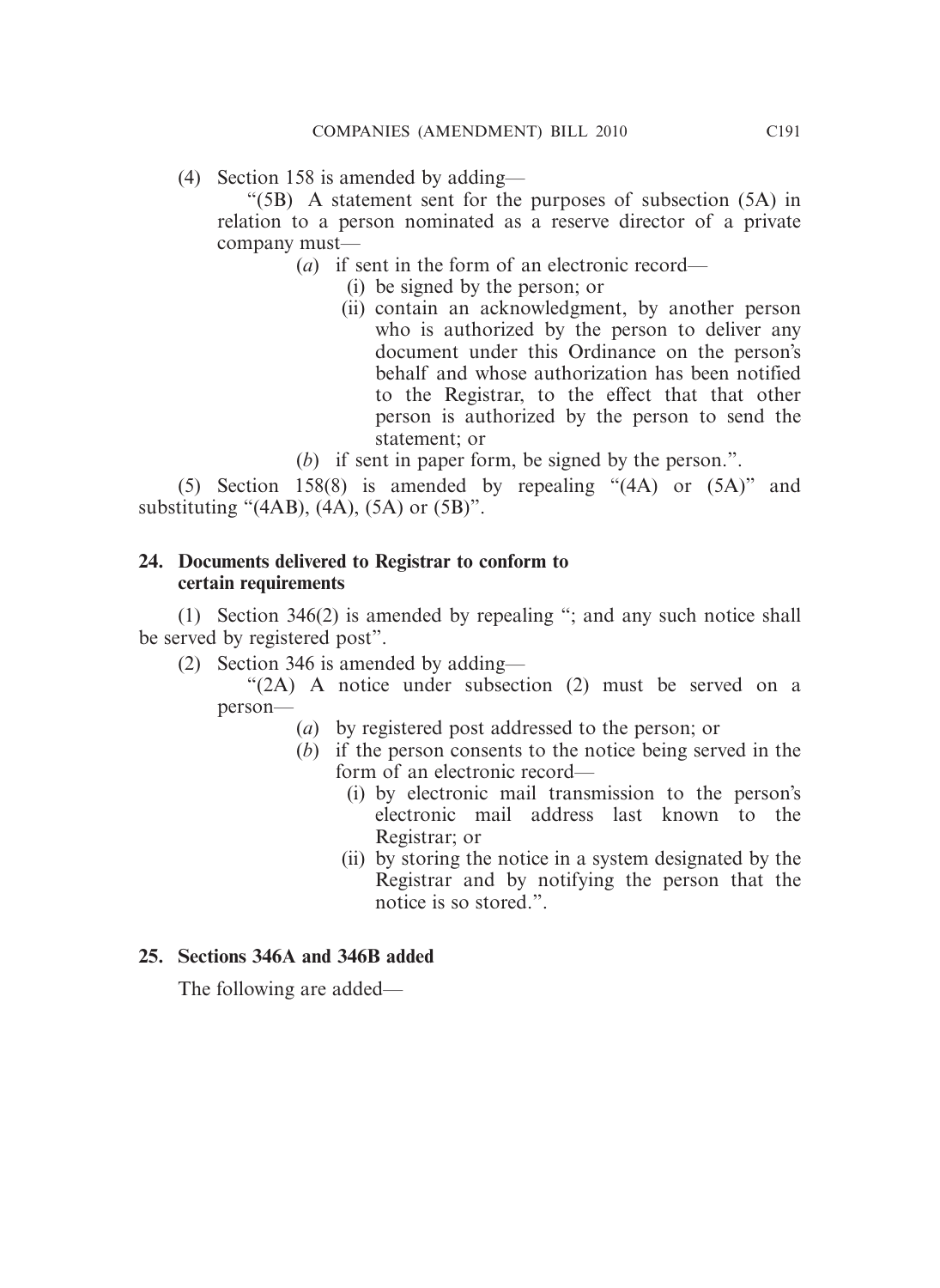## "**346A. Documents delivered to Registrar in form of electronic record**

 (1) Subject to subsection (4), where a provision of this Ordinance authorizes or requires a document to be delivered to the Registrar, the document is delivered for the purposes of the provision if it is delivered to the Registrar in the form of an electronic record that complies with any requirements that may be specified by the Registrar for the purposes of this section.

 (2) Without limiting the powers of the Registrar under subsection (1), the Registrar may specify requirements regarding the following matters—

- (*a*) the format of an electronic record;
- (*b*) the manner in which an electronic record is to be authenticated, approved or certified; and
- (*c*) the system by which and the manner in which an electronic record is to be delivered.

 (3) The Registrar may approve any sequence or combination of letters, characters, numbers or symbols selected by a person as a password for that person's use in any system designated by the Registrar for the purposes of this section.

 (4) The Registrar may, by order published in the Gazette, exclude any document from the application of subsection (1) in relation to a provision of this Ordinance that authorizes or requires a document to be delivered to the Registrar.

 (5) In this section, a reference to delivering a document includes sending, forwarding or producing the document and, in the case of a notice, giving the document.

## **346B. Signature of documents delivered to Registrar in form of electronic record**

 (1) Where a provision of this Ordinance authorizes or requires a person to sign a document that is to be delivered to the Registrar and the document is delivered in the form of an electronic record, the document is signed for the purposes of the provision if the person, for the purpose of authenticating, approving or certifying the document—

- (*a*) affixes a digital signature of the person to the document; or
- (*b*) includes with the document a password of the person approved under subsection (4).

(2) For the purposes of subsection  $(1)(a)$ , a digital signature must be—

- (*a*) supported by a recognized certificate;
- (*b*) generated within the validity of that certificate; and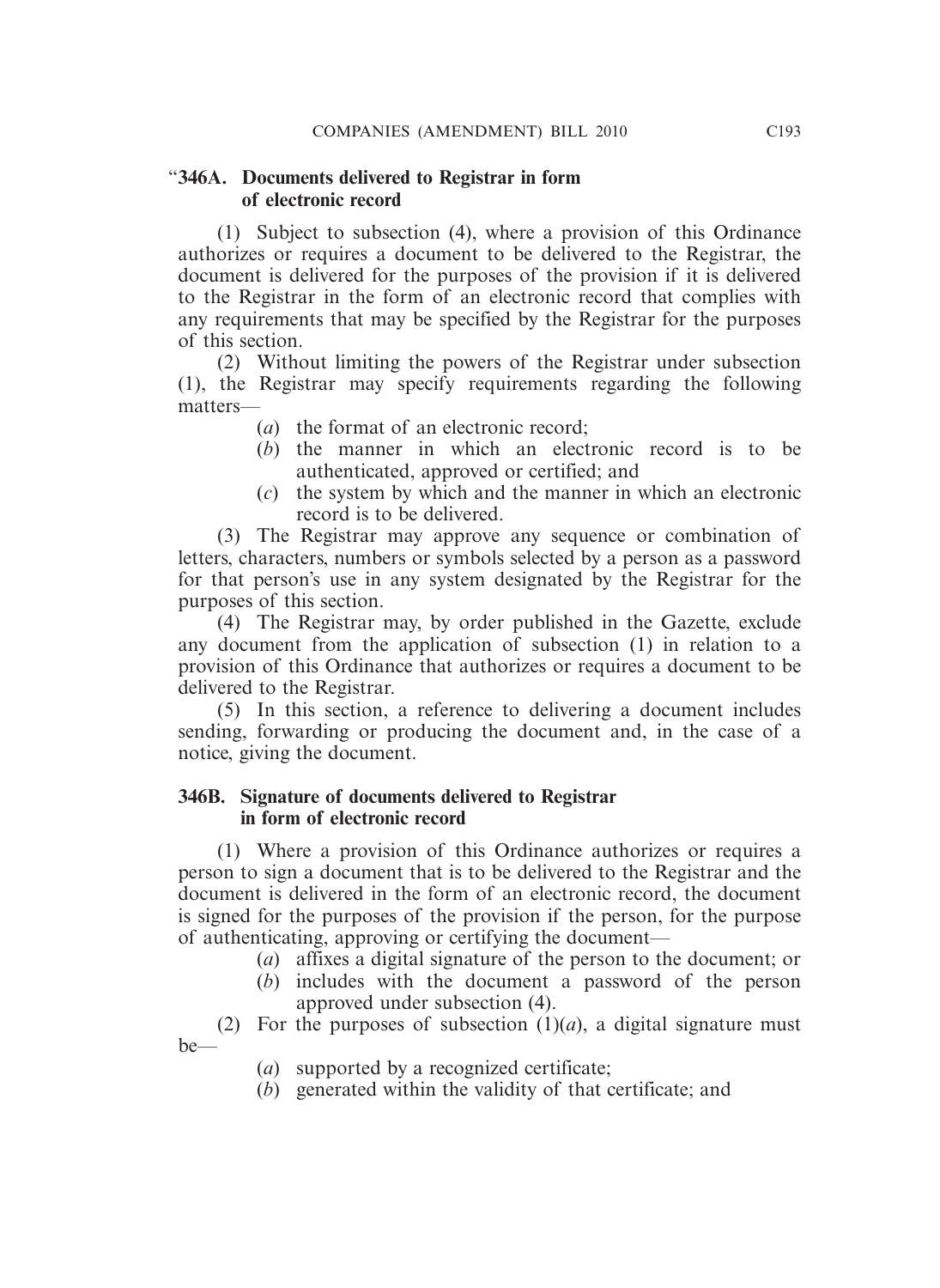(*c*) used in accordance with the terms of that certificate.

(3) For the purposes of subsection  $(2)(a)$ , a digital signature is supported by a recognized certificate if it is taken to be supported by that certificate for the purposes of the Electronic Transactions Ordinance (Cap. 553) under section 2(2) of that Ordinance.

 (4) The Registrar may approve any sequence or combination of letters, characters, numbers or symbols selected by a person as a password for that person's use in any system designated by the Registrar for the purposes of this section.

(5) In subsection (2)(*b*), "within the validity of that certificate" ( $\pm$ 該證書的有效期內) has the meaning given by section 6(2) of the Electronic Transactions Ordinance (Cap. 553).

 (6) In this section, a reference to delivering a document includes sending, forwarding or producing the document and, in the case of a notice, giving the document.".

## **26. Power of Registrar to refuse to register certain documents**

Section  $348(1)(c)$  is amended by adding "password included with the document," after "on the document,".

## **27. Section 348BA added**

The following is added immediately after section 348B—

## "**348BA. Registrar may issue certificates in any manner**

 (1) The Registrar may issue a certificate under this Ordinance in any manner the Registrar thinks fit.

 (2) If a certificate is issued to a person in the form of an electronic record, the Registrar must send the record—

- (*a*) by electronic mail transmission to the person's electronic mail address last known to the Registrar; or
- (*b*) by storing the certificate in a system designated by the Registrar and by notifying the person that the certificate is so stored.".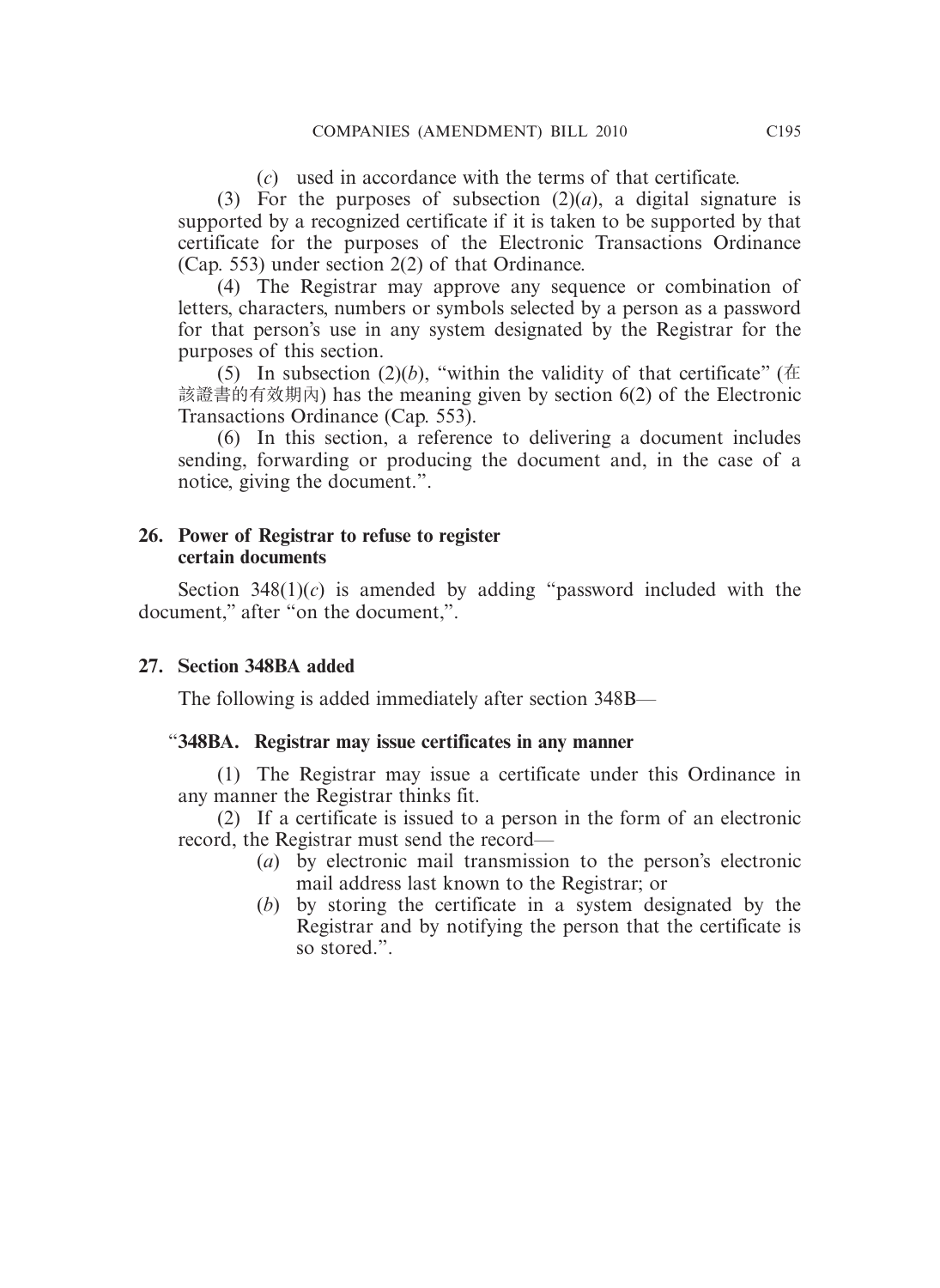#### PART<sub>6</sub>

#### Amendments Relating to Communications by Company to Another Person (other than Registrar of Companies)

#### **Division 1—Companies Ordinance**

#### **28. Right to receive copies of balance sheets and directors' and auditors' reports**

 Section 129G of the Companies Ordinance (Cap. 32) is amended by adding immediately before subsection (1A)—

"(1AA) For the purposes of section  $168BAH(3)(c)$ , a notification is to be sent not less than 21 days before the date of the general meeting concerned.

 (1AB) The period specified for the purposes of section  $168BAH(3)(d)$ (i) is the period beginning not less than 21 days before the date of the general meeting concerned and ending on the date of the following general meeting in which documents required to be sent under subsection (1) are required to be laid before the company under this Ordinance or in accordance with a direction of the court.".

#### **29. Subheading repealed**

The subheading immediately before section 141CH is repealed.

## **30. Circumstances in which listed companies may comply with section 129G by use of computer network**

Section 141CH is repealed.

### **31. Part IVAAA added**

The following is added immediately after section 168B—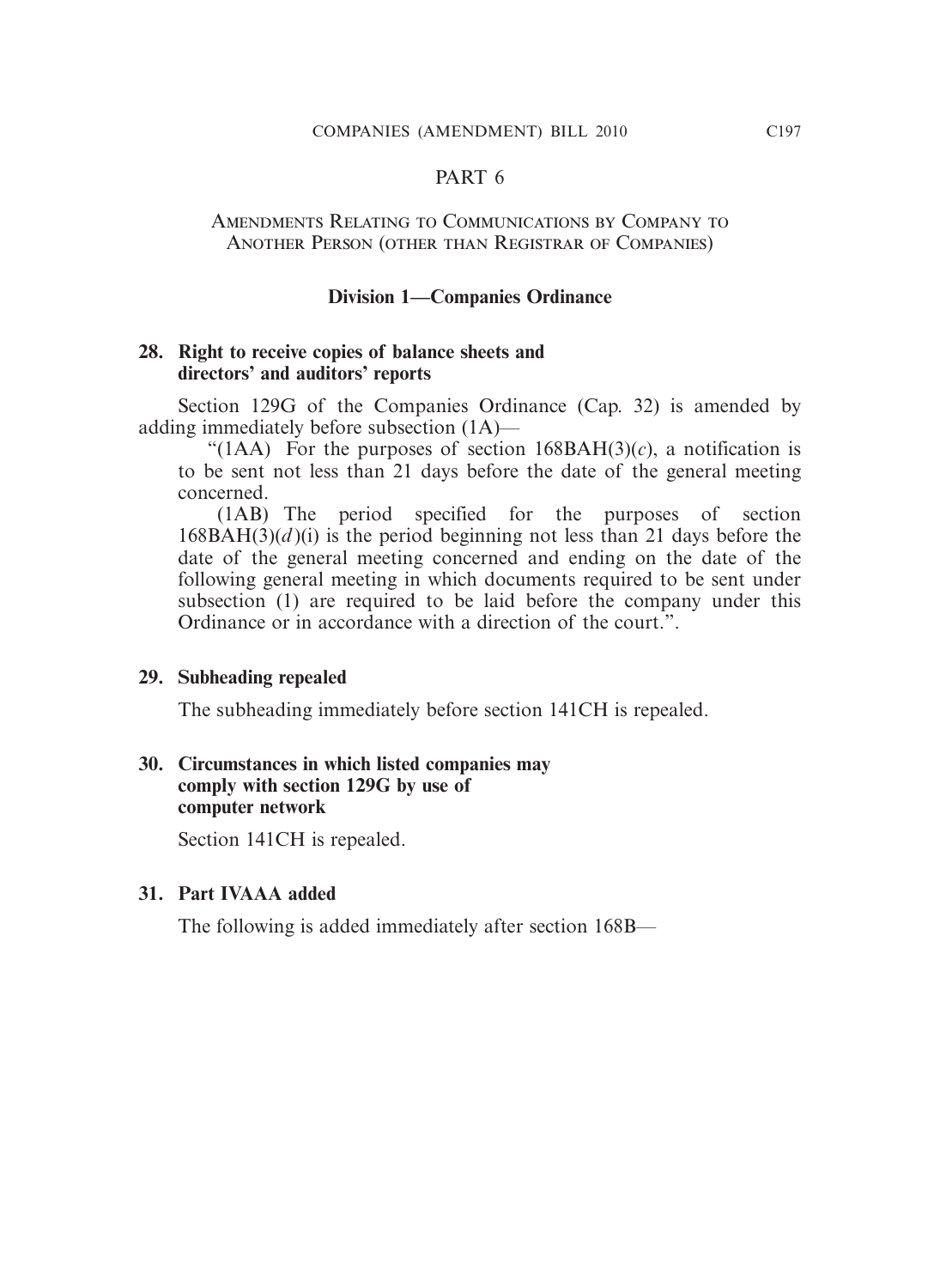#### "PART IVAAA

#### Communications by Company to Another Person (other than Registrar)

#### **168BAA. Interpretation**

(1) In this Part—

- "address" (地址) includes a number, or any sequence or combination of letters, characters, numbers or symbols of any language, used for the purpose of sending or receiving a document or information by electronic means;
- "applicable provision" (適用條文) means a provision of this Ordinance that authorizes or requires the document or information to be sent or supplied, in writing or not, by a company to another person;

"business day" (營業日) means a day that is not—

- (*a*) a general holiday; or
- (*b*) a black rainstorm warning day or gale warning day as defined by section 71(2) of the Interpretation and General Clauses Ordinance (Cap. 1);

"document" (文件) excludes a document that is issued for the purpose of any legal proceedings;

"information system" (資訊系統) has the meaning given by section 2(1) of the Electronic Transactions Ordinance (Cap. 553).

- (2) In this Part—
	- (*a*) a reference to sending a document—
		- (i) includes supplying, delivering, forwarding or producing the document and, in the case of a notice, giving the document; and
		- (ii) excludes serving the document; and
	- (*b*) a reference to supplying information includes sending, delivering, forwarding or producing the information.
- (3) For the purposes of this Part—
	- (*a*) a document or information is sent or supplied in hard copy form if it is sent or supplied—
		- (i) in paper form; or
		- (ii) in a similar form capable of being read;
	- (*b*) a document or information is sent or supplied in electronic form if it is sent or supplied—
		- (i) by electronic means; or
		- (ii) by any other means while in electronic form; and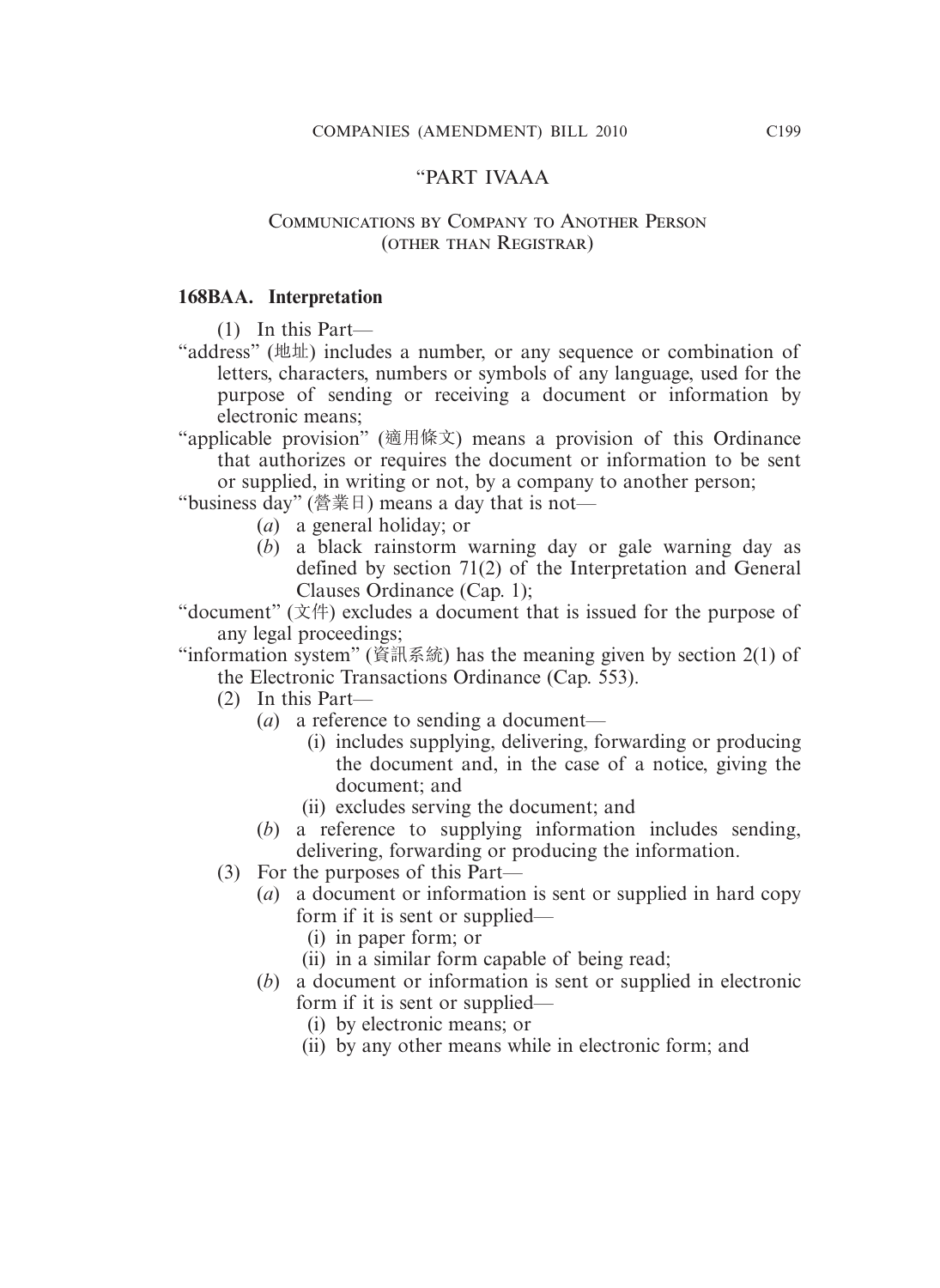(*c*) a document or information is sent or supplied by electronic means if it is sent or supplied in the form of an electronic record to an information system.

 (4) For the purposes of this Part, a person sends a document, or supplies information, by post if the person posts a prepaid envelope containing the document or information.

## **168BAB. Minimum period specified for purposes of sections 168BAG(4) and 168BAH(6)**

 (1) This section specifies the minimum period of the notice of revocation, in relation to an agreement between a company and another person, for the purposes of sections 168BAG(4) and 168BAH(6).

 (2) The minimum period is whichever is the longer of the following—

(*a*) a period of 7 days;

(*b*) the period set out in subsection (3) or (4).

 (3) If that other person is not a company, the period set out for the purposes of subsection (2)(*b*) is—

- (*a*) where that other person is a member of the company, the period specified for the purpose in the company's articles;
- (*b*) where that other person is a debenture holder of the company, the period specified for the purpose in the instrument creating the debenture; or
- (*c*) where that other person is not such a member or holder, the period specified for the purpose in any agreement between the person and the company.

 (4) If that other person is a company, the period set out for the purposes of subsection (2)(*b*) is—

- (*a*) where that other person is a member of the company, the period specified for the purpose in the company's articles;
- (*b*) where the company is a member of that other person, the period specified for the purpose in the person's articles;
- (*c*) where that other person is a debenture holder of the company or where the company is a debenture holder of that other person, the period specified for the purpose in the instrument creating the debenture; or
- (*d*) where neither that other person nor the company is such a member or holder, the period specified for the purpose in any agreement between the person and the company.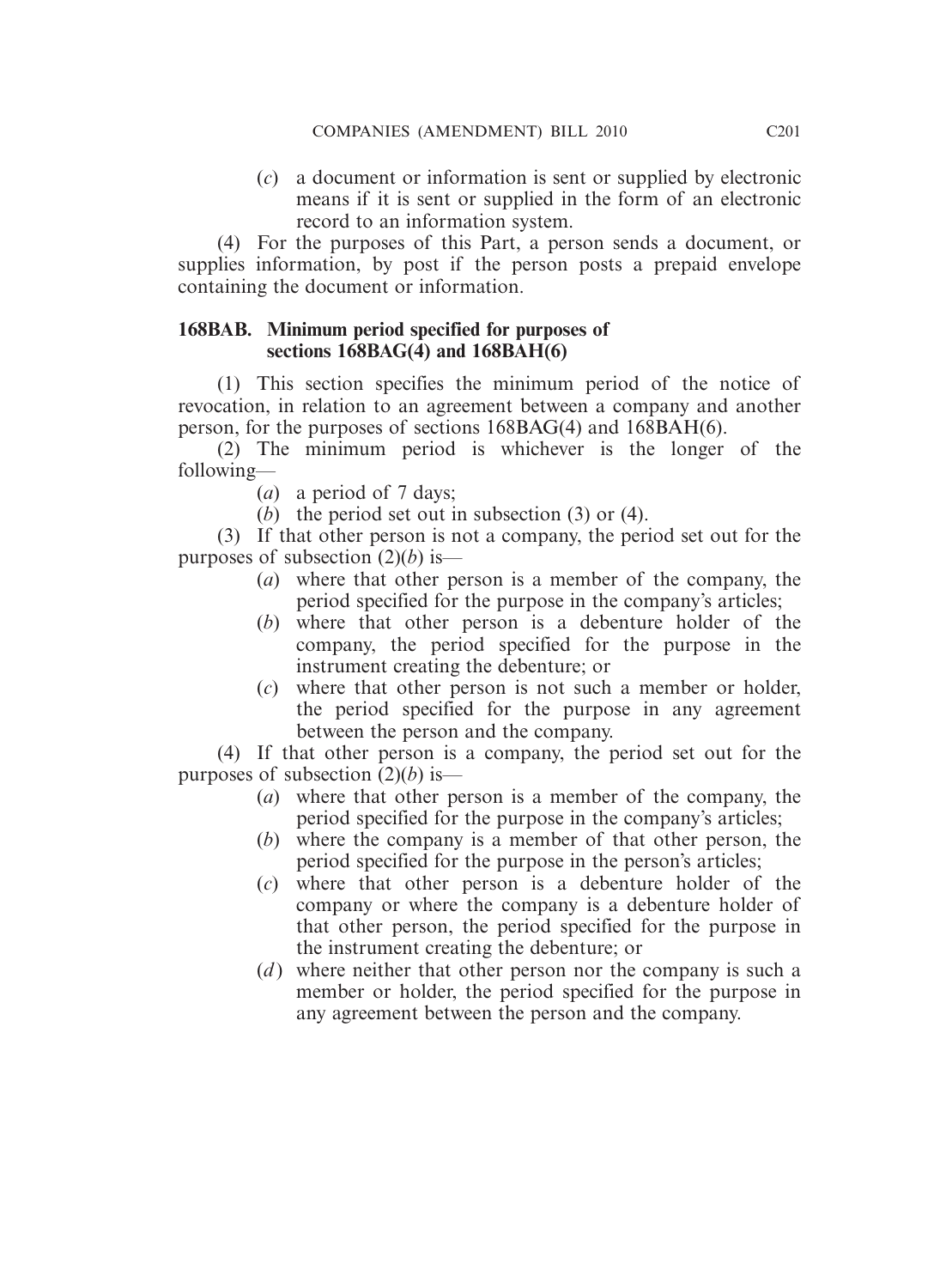## **168BAC. Period specified for purposes of sections**   $168BAG(7)(a)$  and  $168BAH(10)(b)$

 (1) This section specifies the period, in relation to a document or information sent or supplied by a company to another person, for the purposes of sections  $168BAG(7)(a)$  and  $168BAH(10)(b)$ .

- (2) The period is whichever is the longer of the following—
	- (*a*) a period of 48 hours;
	- (*b*) the period set out in subsection (3) or (4).

 (3) If that other person is not a company, the period set out for the purposes of subsection (2)(*b*) is—

- (*a*) where that other person is a member of the company, the period specified for the purpose in the company's articles;
- (*b*) where that other person is a debenture holder of the company, the period specified for the purpose in the instrument creating the debenture; or
- (*c*) where that other person is not such a member or holder, the period specified for the purpose in any agreement between the person and the company.

 (4) If that other person is a company, the period set out for the purposes of subsection (2)(*b*) is—

- (*a*) where that other person is a member of the company, the period specified for the purpose in the company's articles;
- (*b*) where the company is a member of that other person, the period specified for the purpose in the person's articles;
- (*c*) where that other person is a debenture holder of the company or where the company is a debenture holder of that other person, the period specified for the purpose in the instrument creating the debenture; or
- (*d*) where neither that other person nor the company is such a member or holder, the period specified for the purpose in any agreement between the person and the company.

 (5) In calculating a period of hours mentioned in subsection (2)(*a*), any part of a day that is not a business day is to be disregarded.

## **168BAD. Time specified for purposes of sections 168BAF(5)(***a***) and**  $\overline{168BAG(7)}$ **(***b***)**

 (1) This section specifies the time, in relation to a document or information sent or supplied by a company to another person, for the purposes of sections  $168BAF(5)(a)$  and  $168BAG(7)(b)$ .

- (2) The time is whichever is the later of the following—
	- (*a*) the time at which the document or information would be delivered in the ordinary course of post;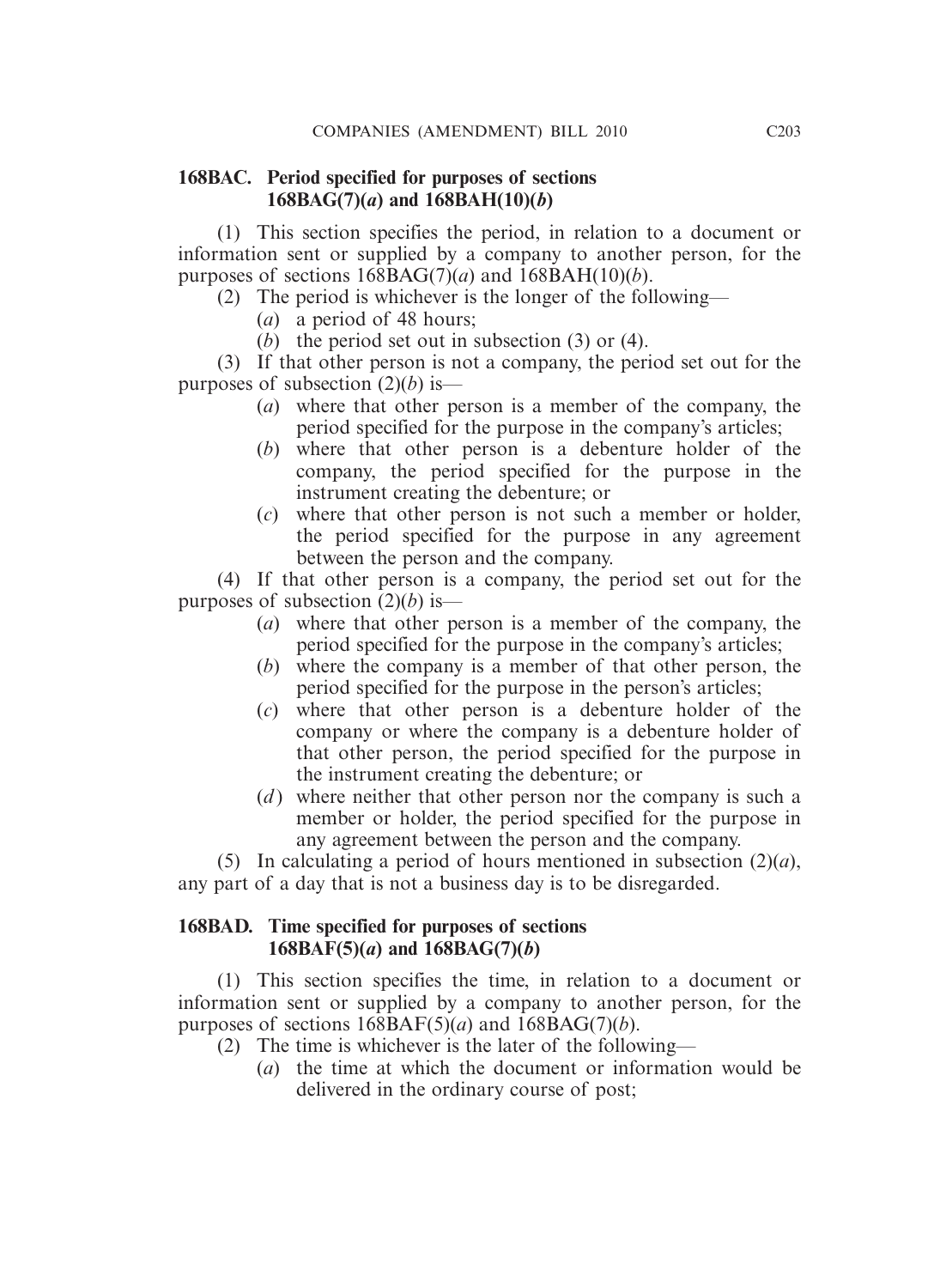(*b*) the time set out in subsection (3) or (4).

 (3) If that other person is not a company, the time set out for the purposes of subsection (2)(*b*) is—

- (*a*) where that other person is a member of the company, the time specified for the purpose in the company's articles;
- (*b*) where that other person is a debenture holder of the company, the time specified for the purpose in the instrument creating the debenture; or
- (*c*) where that other person is not such a member or holder, the time specified for the purpose in any agreement between the person and the company.

 (4) If that other person is a company, the time set out for the purposes of subsection (2)(*b*) is—

- (*a*) where that other person is a member of the company, the time specified for the purpose in the company's articles;
- (*b*) where the company is a member of that other person, the time specified for the purpose in the person's articles;
- (*c*) where that other person is a debenture holder of the company or where the company is a debenture holder of that other person, the time specified for the purpose in the instrument creating the debenture; or
- (*d*) where neither that other person nor the company is such a member or holder, the time specified for the purpose in any agreement between the person and the company.

## **168BAE. Address specified for purposes of sections 168BAF(2)(***b***) and 168BAG(3)(***b***)(iii)**

 (1) This section specifies the address, in relation to a document or information sent or supplied by a company to another person, for the purposes of sections  $168BAF(2)(b)$  and  $168BAG(3)(b)(iii)$ .

(2) Subject to subsections (3) and (4), the address is—

- (*a*) an address specified for the purpose by that other person generally or specifically; or
- (*b*) an address to which a provision of this Ordinance authorizes or requires the document or information to be sent or supplied.

 (3) If that other person (whether or not a company) is a member, debenture holder, director or secretary of the company, the address is—

- (*a*) the address specified in subsection (2); or
- (*b*) the person's address as shown in the company's register of members, register of holders of debentures, or register of directors and secretaries.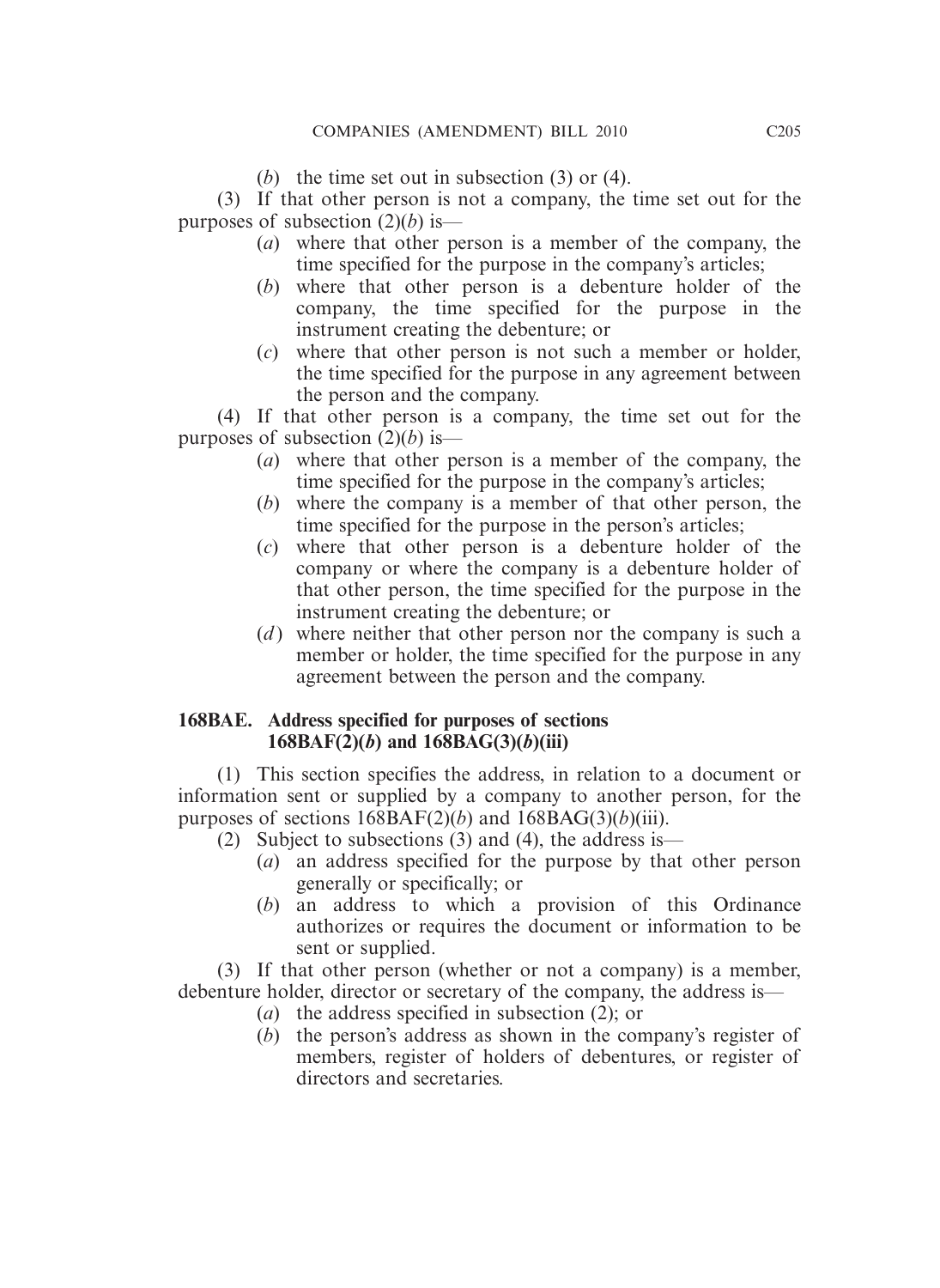(4) If that other person is a company and is not a person covered by subsection (3), the address is—

- (*a*) the address specified in subsection (2); or
- (*b*) its registered office.

 (5) If the company is unable to obtain an address specified in subsection (2), (3) or (4), the address is that other person's address last known to the company.

# **168BAF. Communication in hard copy form**

 (1) This section applies if a document or information is sent or supplied, in hard copy form, by a company to another person other than the Registrar.

 (2) The document or information is sent or supplied to that other person for the purposes of an applicable provision if the document or information is sent or supplied—

- (*a*) by hand to that other person; or
- (*b*) by hand or by post to an address specified in section 168BAE.

 (3) For the purposes of an applicable provision that authorizes or requires the document or information to be authenticated, the document or information is sufficiently authenticated if it is signed by a director or secretary of the company or by an officer of the company authorized for the purpose.

 (4) If the document or information is sent or supplied by a person on behalf of the company to another company, subsection (3) does not affect any provision of that other company's articles under which that other company may require reasonable evidence of the person's authority to act on behalf of the company for which the document or information is sent or supplied.

 (5) If the document or information is sent or supplied to that other person for the purposes of an applicable provision, it is to be regarded as being received by that other person—

- (*a*) where the document or information is sent or supplied by post, at the time specified in section 168BAD; or
- (*b*) where the document or information is sent or supplied by hand, at the time when the document or information is delivered.

# **168BAG. Communication in electronic form**

 (1) Subject to subsection (2), this section applies if a document or information is sent or supplied, in electronic form, by a company to another person other than the Registrar.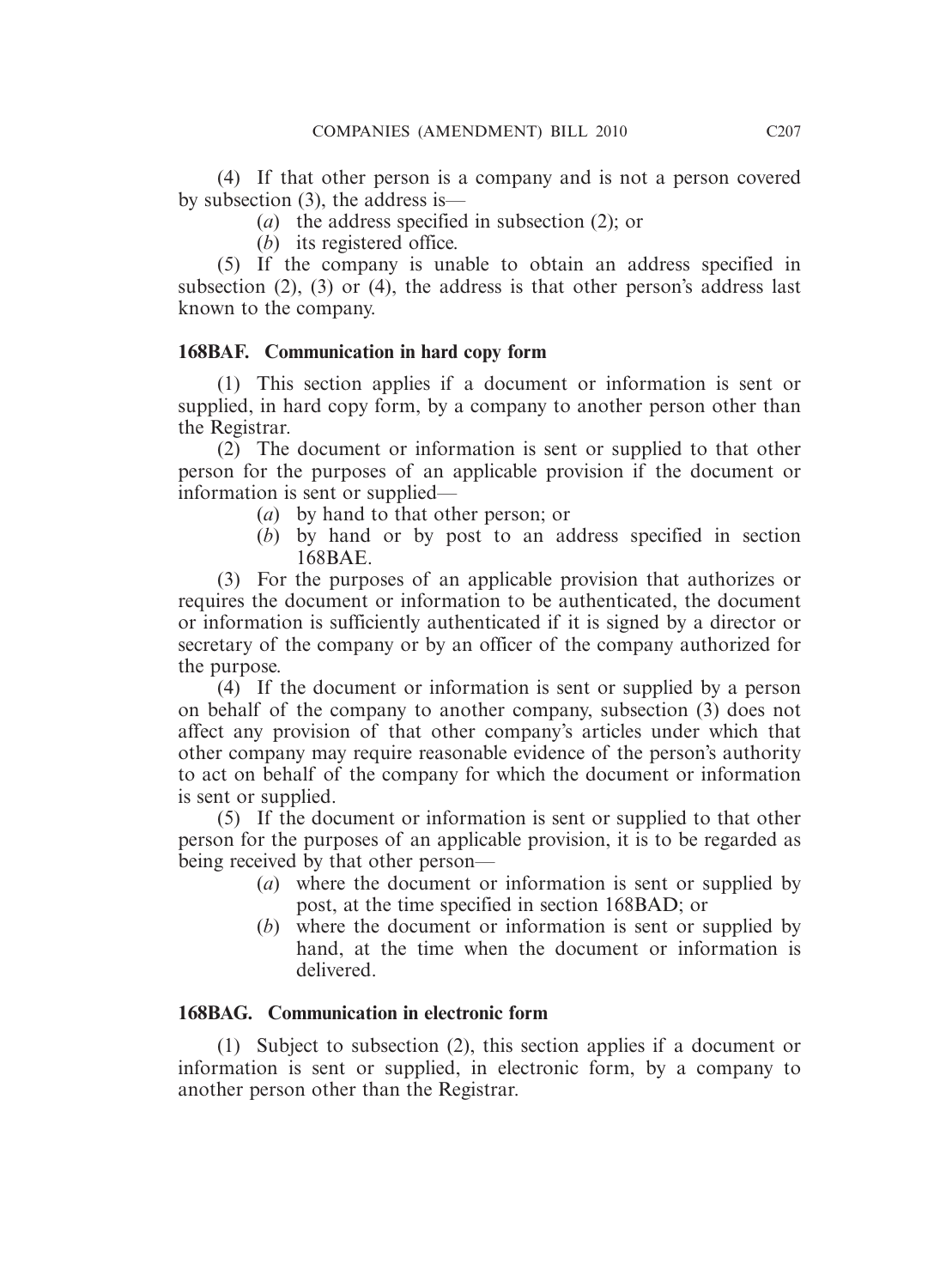(2) This section does not apply if the document or information is sent or supplied by the company to that other person by making it available on a website.

 (3) The document or information is sent or supplied to that other person for the purposes of an applicable provision if—

- (*a*) that other person has agreed, generally or specifically, that the document or information may be sent or supplied to the person in electronic form and has not revoked the agreement;
- (*b*) the document or information is sent or supplied—
	- (i) by electronic means to an address specified for the purpose by that other person generally or specifically;
	- (ii) by hand to that other person; or
	- (iii) by hand or by post to an address specified in section 168BAE; and
- (*c*) the document or information is sent or supplied in a form, and by a means, that, in the company's reasonable opinion, will enable the recipient—
	- (i) to read the document or information, or, to the extent that it consists of images, to see the document or information, with the naked eye or with the eye with suitable corrective lens; and
	- (ii) to retain a copy of the document or information.

 (4) That other person has not revoked the agreement for the purposes of subsection  $(3)(a)$  unless the person has given the company a notice of revocation of not less than the period specified in section 168BAB.

 (5) For the purposes of an applicable provision that authorizes or requires the document or information to be authenticated, the document or information is sufficiently authenticated if—

- (*a*) the company's identity is confirmed in a manner specified by that other person; or
- (*b*) where no manner has been specified, the communication contains or is accompanied by a statement of the company's identity, and that other person has no reason to doubt the truth of the statement.

 (6) If the document or information is sent or supplied by a person on behalf of the company to another company, subsection (5) does not affect any provision of that other company's articles under which that other company may require reasonable evidence of the person's authority to act on behalf of the company for which the document or information is sent or supplied.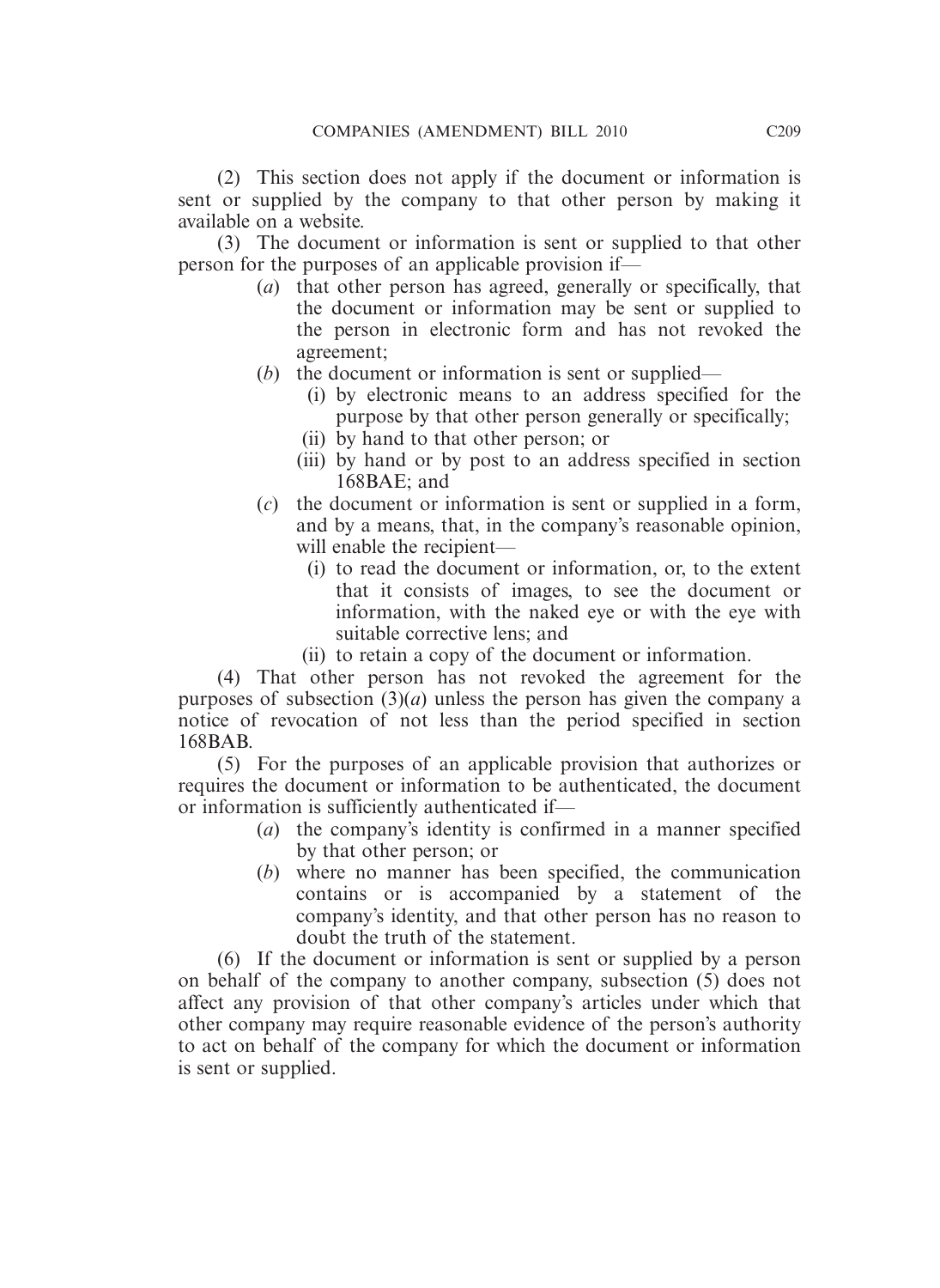(7) If the document or information is sent or supplied to that other person for the purposes of an applicable provision, it is to be regarded as being received by that other person—

- (*a*) where the document or information is sent or supplied by electronic means, at the end of the period specified in section 168BAC after it is sent or supplied;
- (*b*) where the document or information is sent or supplied by post, at the time specified in section 168BAD; or
- (*c*) where the document or information is sent or supplied by hand, at the time when the document or information is delivered.

## **168BAH. Communication by means of website**

 (1) Subject to subsection (2), this section applies if a document or information is sent or supplied by a company to another person other than the Registrar by making it available on a website.

 (2) This section does not apply if the document or information is sent or supplied by a member of a company to the company.

 (3) The document or information is sent or supplied to that other person for the purposes of an applicable provision if—

- (*a*) that other person—
	- (i) has agreed, generally or specifically, that the document or information may be sent or supplied by the company to the person by making it available on a website, or is regarded under subsection (4) or (5) as having so agreed; and
	- (ii) has not revoked the agreement;
- (*b*) the document or information is sent or supplied in a form, and by a means, that, in the company's reasonable opinion, will enable the recipient—
	- (i) to read the document or information, or, to the extent that it consists of images, to see the document or information, with the naked eye or with the eye with suitable corrective lens; and
	- (ii) to retain a copy of the document or information;
- (*c*) the company has notified that other person of the matters specified in subsection (8); and
- (*d*) the company has made the document or information available on the website throughout—
	- (i) the period specified by the applicable provision; or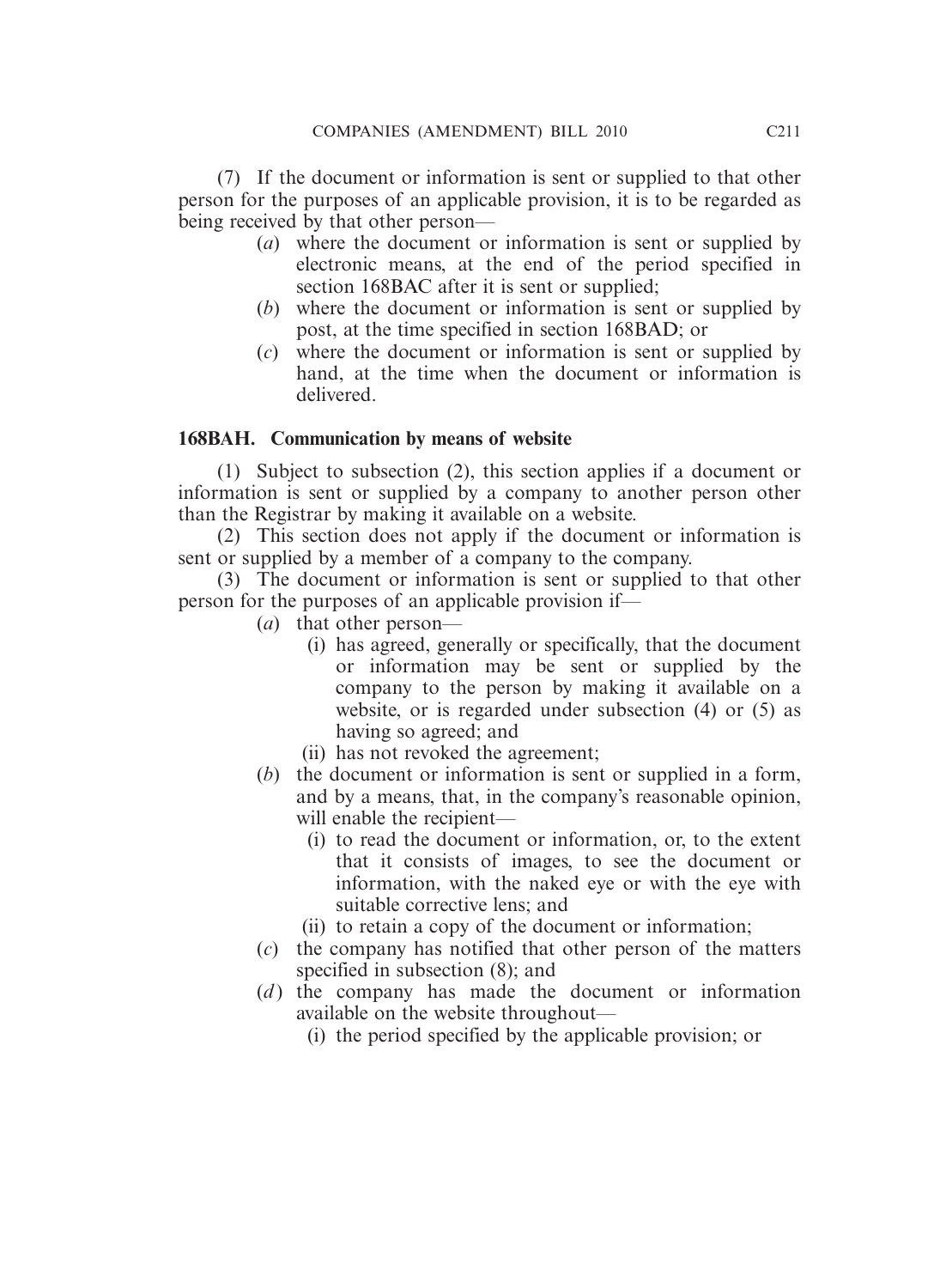(ii) where no period is specified, the period of 28 days beginning with the date on which the notification under paragraph (*c*) is sent to that other person.

(4) For the purposes of subsection  $(3)(a)(i)$ , a person who is a member of the company is regarded as having agreed that the document or information may be sent or supplied by the company to the person by making it available on a website if—

- (*a*) the company's members have resolved, or the company's articles contain a provision to the effect, that documents or information generally may be so sent or supplied by the company to its members;
- (*b*) the company has individually requested the person to agree that documents or information generally, or the document or information, may be so sent or supplied by the company to the person and has not received a response to the request within 28 days beginning with the date on which the request was sent; and
- (*c*) the request—
	- (i) stated clearly the effect of a failure to respond within those 28 days; and
	- (ii) was sent at least 12 months after a prior request made to the person for the purposes of paragraph (*b*) in respect of the same or a similar class of documents or information.

(5) For the purposes of subsection  $(3)(a)(i)$ , a person who is a debenture holder of the company is regarded as having agreed that the document or information may be sent or supplied by the company to the person by making it available on a website if—

- (*a*) the instrument creating the debenture contains a provision to the effect, or the equivalent debenture holders have resolved in accordance with the provisions of that instrument, that documents or information generally may be so sent or supplied by the company to those holders;
- (*b*) the company has individually requested the person to agree that documents or information generally, or the document or information, may be so sent or supplied by the company to the person and has not received a response to the request within 28 days beginning with the date on which the request was sent; and
- (*c*) the request—
	- (i) stated clearly the effect of a failure to respond within those 28 days; and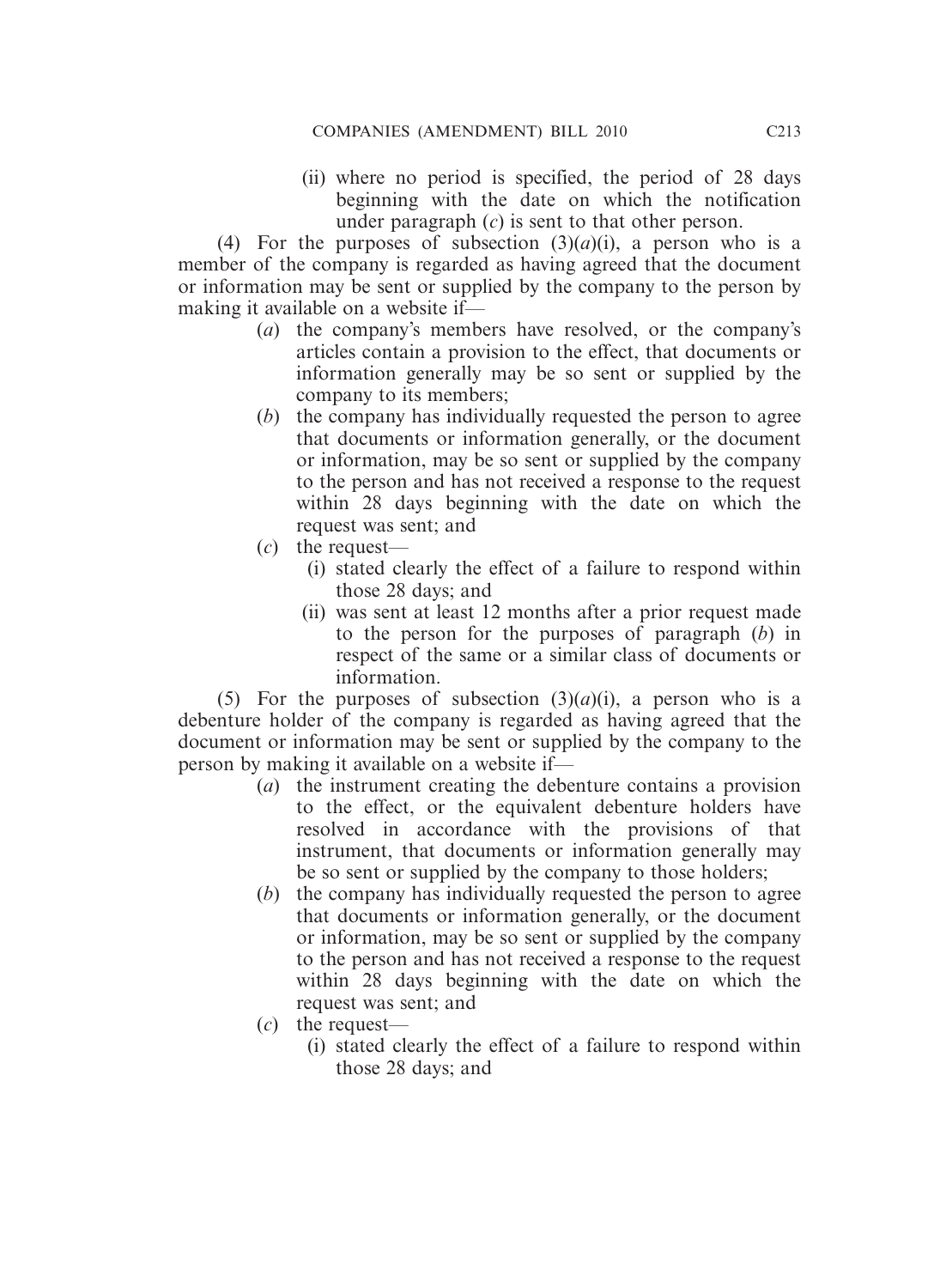(ii) was sent at least 12 months after a prior request made to the person for the purposes of paragraph (*b*) in respect of the same or a similar class of documents or information.

 (6) That other person has not revoked the agreement for the purposes of subsection  $(3)(a)(ii)$  unless the person has given the company a notice of revocation of not less than the period specified in section 168BAB.

(7) For the purposes of subsection  $(3)(c)$ , if the applicable provision specifies the time by which or the period within which the notification is to be sent, the notification must be sent by that time or within that period.

- (8) The matters specified for the purposes of subsection  $(3)(c)$  are—
	- (*a*) the presence of the document or information on the website;
	- (*b*) if the document or information is not available on the website on the date of the notification, the date on which it will be so available:
	- (*c*) the address of the website;
	- $(d)$  the place on the website where the document or information may be accessed; and
	- (*e*) how to access the document or information.

(9) For the purposes of subsection  $(3)(d)$ , a failure to make a document or information available on a website throughout the period mentioned in that subsection is to be disregarded if—

- (*a*) the document or information is made available on the website for part of that period; and
- (*b*) the failure is wholly attributable to circumstances that it would not be reasonable to have expected the company to prevent or avoid.

 (10) If the document or information is sent or supplied to that other person for the purposes of an applicable provision—

- (*a*) it is to be regarded as being sent or supplied on whichever is the later of the following—
	- (i) the date on which the document or information is first made available on the website;
	- (ii) the date on which a notification under subsection  $(3)(c)$ is sent; and
- (*b*) it is to be regarded as being received by that other person at the end of the period specified in section 168BAC after whichever is the later of the following—
	- (i) the time when the document or information is first made available on the website;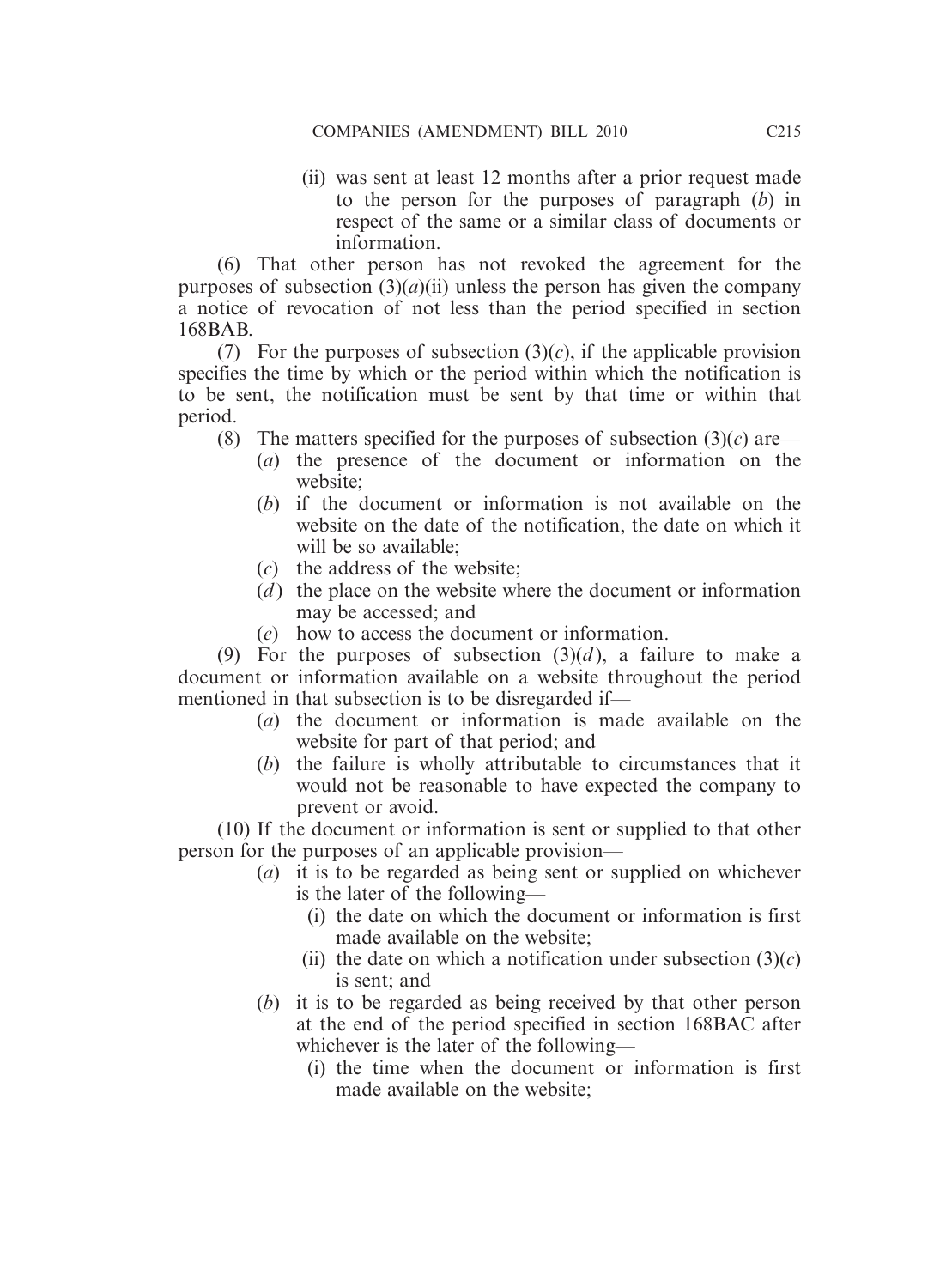(ii) the time when that other person receives a notification under subsection (3)(*c*).

 (11) In subsection (5), "equivalent debenture holders" (相應債權證持 有人), in relation to a person to whom a document or information is sent or supplied by a company, means the debenture holders of the company ranking equally for all purposes with the person.

# **168BAI. Member or debenture holder may require hard copy**

 (1) A member or debenture holder of a company may, within 28 days after the date of receiving from the company a document or information, otherwise than in hard copy form, request the company to send or supply to the member or holder the document or information in hard copy form.

 (2) The company must send or supply to the member or holder the document or information in hard copy form, free of charge—

- (*a*) within 21 days after the date of receiving the request; or
- (*b*) if the document or information requires an action to be taken by the member or holder on or before a date, at least 7 days before the date.

 (3) Subsection (2)(*b*) does not apply unless the member or holder makes a request under subsection (1) at least 14 days before the date mentioned in subsection (2)(*b*).

 (4) If a company contravenes subsection (2), the company, and every officer of the company who is in default, commit an offence, and each is liable to a fine.".

# **32. Punishment of offences under this Ordinance**

The Twelfth Schedule is amended by adding—

 "168BAI(4) Company failing to send or supply documents or information in hard Summary level 3 \$300".

copy form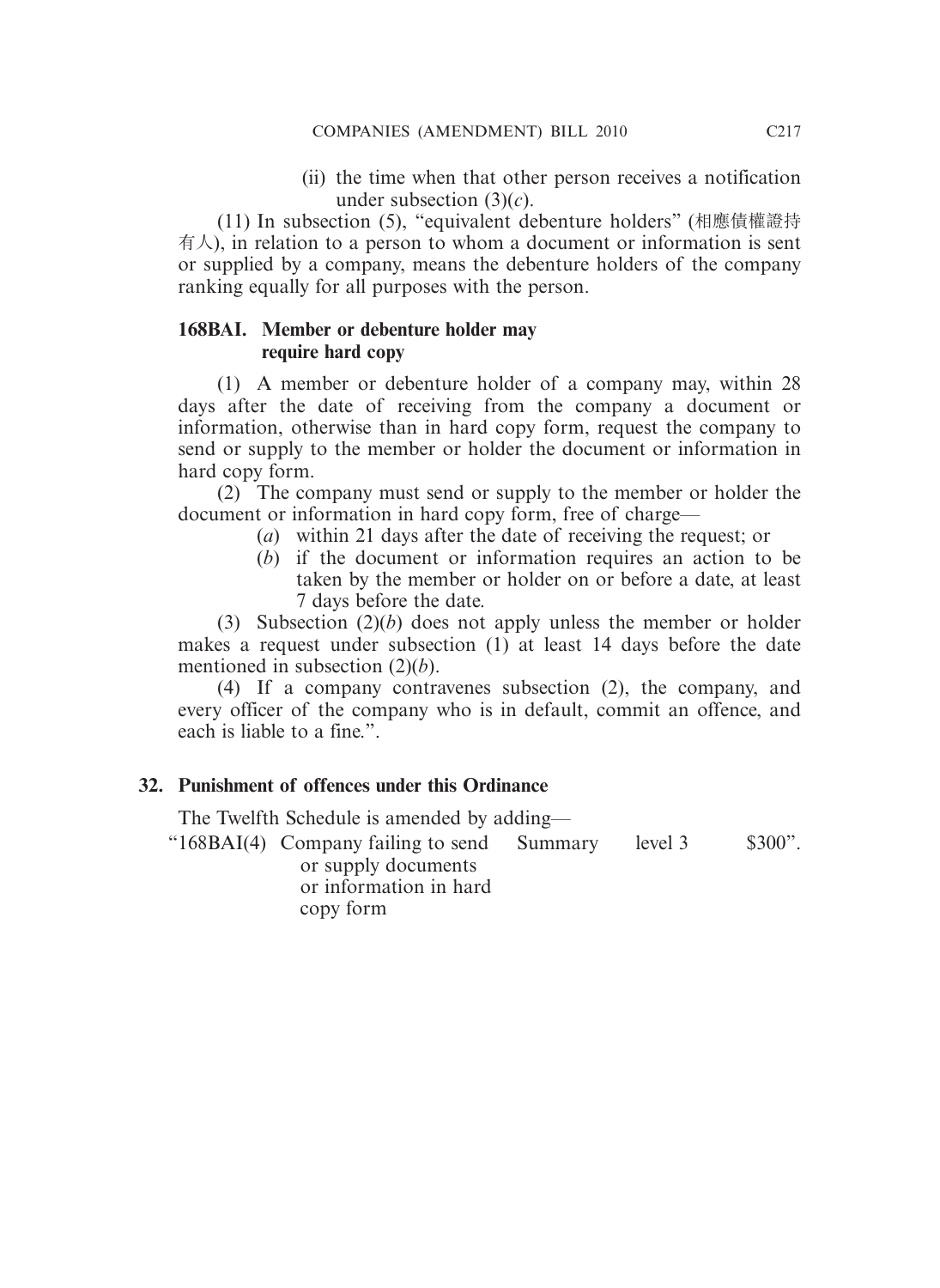### **Division 2—Companies (Revision of Accounts and Reports) Regulation**

#### **33. Distribution of revised accounts or directors' reports**

 Section 12 of the Companies (Revision of Accounts and Reports) Regulation (Cap. 32 sub. leg.  $\overline{N}$ ) is amended by adding—

"(3A) For the purposes of section  $168BAH(\overline{3})(c)$  of the Ordinance, a notification is to be sent within 28 days after the date of revision concerned.

 (3B) The period specified for the purposes of section  $168BAH(3)(d)(i)$  of the Ordinance is the period beginning on a date falling within 28 days after the date of revision concerned and ending on the date of the following general meeting in which relevant financial documents are required to be laid before the listed company under the Ordinance or in accordance with a direction of the court.".

## **34. Notifying recipients of summary financial reports after revision of accounts**

Section 13 is amended by adding—

"(4A) For the purposes of section  $168BAH(3)(c)$  of the Ordinance, a notification is to be sent within 28 days after the date of revision concerned.

 (4B) The period specified for the purposes of section  $168BAH(3)(d)(i)$  of the Ordinance is the period beginning on a date falling within 28 days after the date of revision concerned and ending on the date of the following general meeting in which relevant financial documents are required to be laid before the listed company under the Ordinance or in accordance with a direction of the court.".

#### **35. Documents sent under section 12 or 13 by use of computer network**

Section 14 is repealed.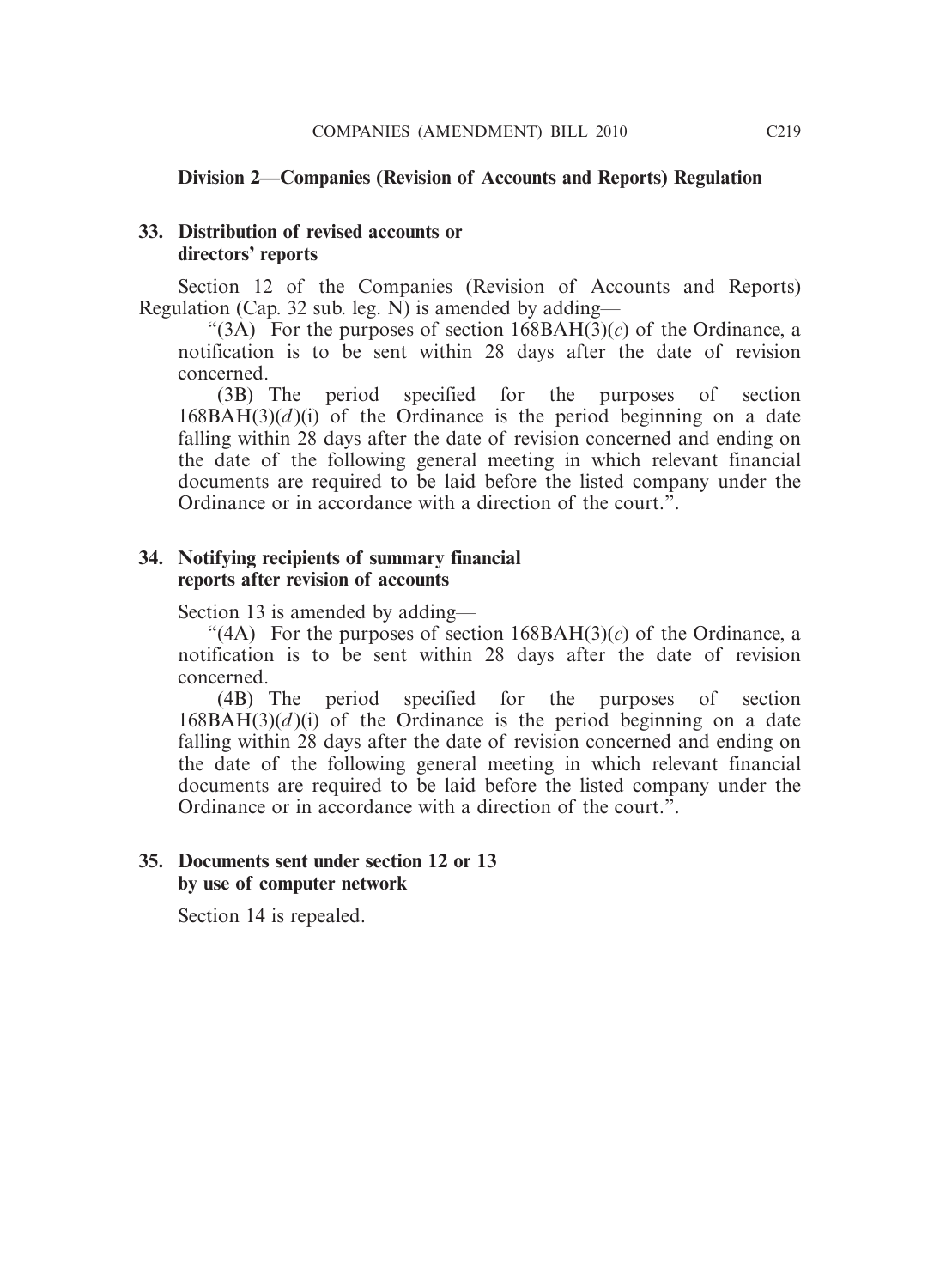#### PART 7

#### Amendments Relating to Paperless Holding and Transfer of Shares and Debentures

#### **Division 1—Companies Ordinance**

#### **36. Interpretation**

Section 2(1) of the Companies Ordinance (Cap. 32) is amended by adding—

" "prescribed securities" (訂明證券) has the meaning given by section 397(5) of the Securities and Futures Ordinance (Cap. 571);

"Scripless Rules" (《無紙化規則》) means rules made under section 397(1A) of the Securities and Futures Ordinance (Cap. 571);".

#### **37. Nature of shares**

(1) Section 65 is amended by renumbering it as section 65(1).

 (2) Section 65(1) is amended by repealing ", transferable in manner provided by the articles of the company,".

(3) Section 65 is amended by adding—

 "(2) The shares or other interest of any member in a company are transferable in the manner provided by the articles of the company subject, for shares or other interest that are prescribed securities, to the Scripless Rules.".

#### **38. Numbering of shares**

Section 65A(3) is amended by repealing "the share certificates" and substituting "any share certificates".

#### **39. Transfer not to be registered except on production of instrument of transfer**

(1) Section 66 is amended by renumbering it as section 66(1).

 (2) Section 66(1) is amended by repealing everything after "delivered to the company" and substituting a full stop.

(3) Section 66 is amended by adding—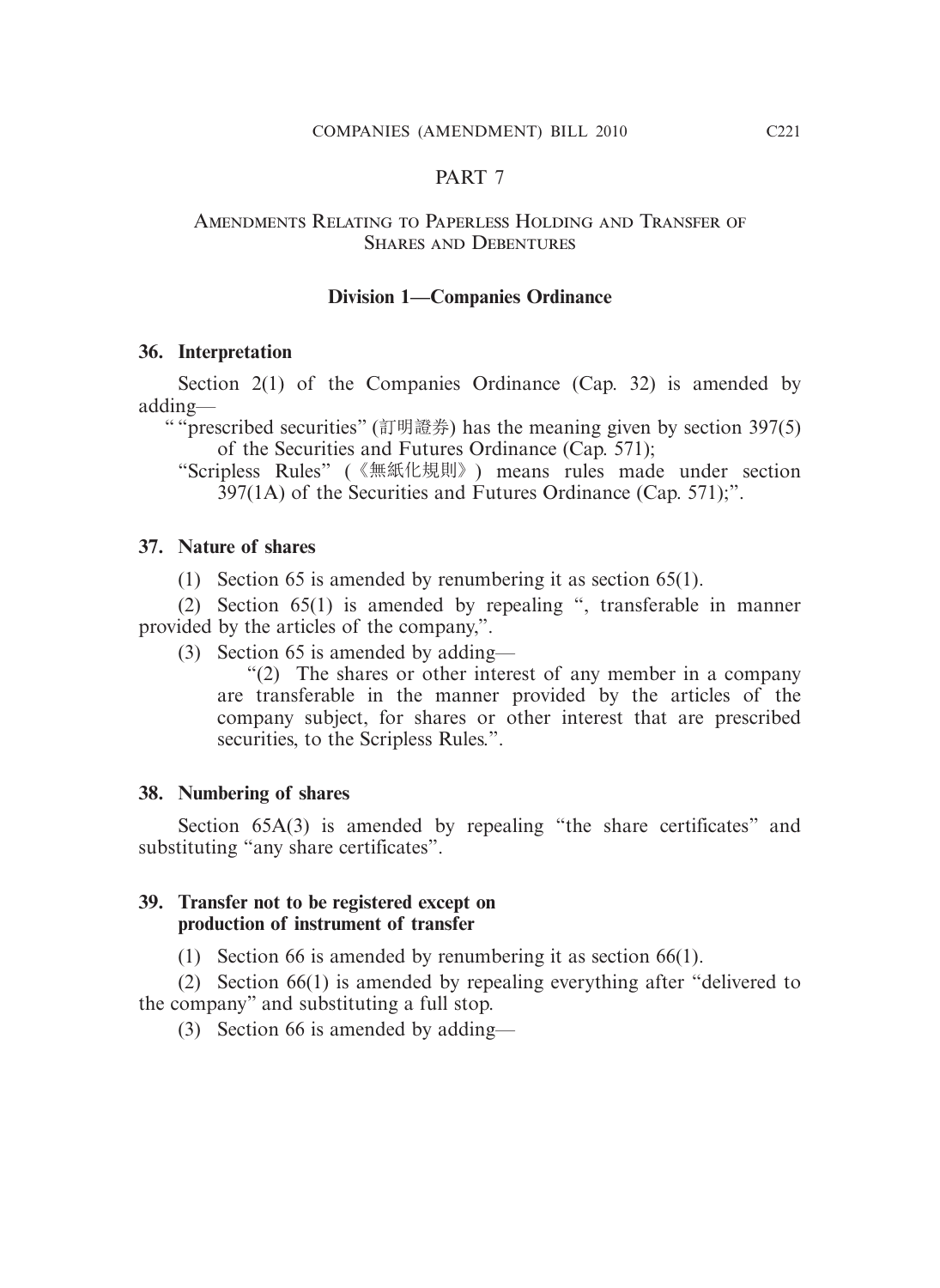"(2) Subsection (1) does not apply to a transfer, made in accordance with the Scripless Rules, of shares or debentures that are prescribed securities.

 (3) Subsection (1) does not affect any power of the company to register as a shareholder or debenture holder any person to whom the right to any shares in or debentures of the company has been transmitted by operation of law.".

# **40. Transfer by personal representative**

 Section 67 is amended by repealing everything after "made by" and substituting "the member's personal representative is as valid as if the personal representative's name were, at the time of the transfer, entered in the register of members of the company as a holder of the share or interest.".

## **41. Duties of company with respect to issue of certificates**

 (1) Section 70(1) is amended by repealing everything after "so allotted," and substituting—

"unless—

- (*a*) the shares, debentures or debenture stock are prescribed securities that are allotted in accordance with the Scripless Rules; or
- (*b*) if the shares, debentures or debenture stock are not prescribed securities, the conditions of issue of the shares, debentures or debenture stock otherwise provide.".

 (2) Section 70(1A) is amended by repealing everything after "so transferred," and substituting—

"unless—

- (*a*) the shares, debentures or debenture stock are prescribed securities that are transferred in accordance with the Scripless Rules; or
- (*b*) if the shares, debentures or debenture stock are not prescribed securities, the conditions of issue of the shares, debentures or debenture stock otherwise provide.".

# **42. Certificate to be evidence of title**

(1) Section 71 is amended by renumbering it as section 71(1).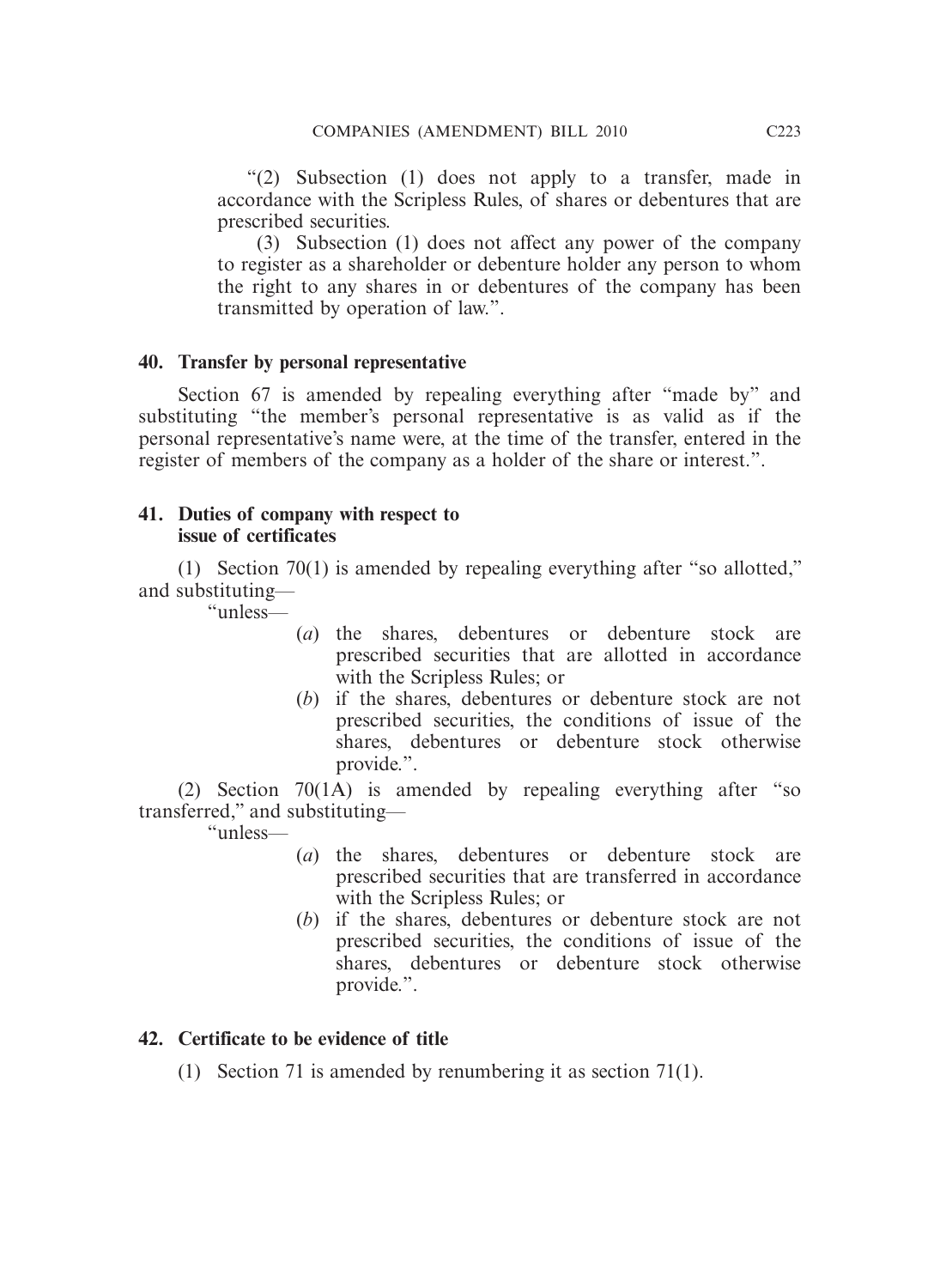(2) Section 71 is amended by adding—

"(2) Subsection (1) does not affect section 102.".

## **43. Register of members**

(1) Section 95 is amended by adding—

 "(1A) If a company's share capital is divided into different classes of shares and any of those shares are prescribed securities, the company must also enter in the register of members—

- (*a*) a statement that its share capital is divided into different classes of shares;
- (*b*) the nominal value of, and the voting rights attached to, the shares of each class;
- (*c*) in relation to a class of shares (other than shares described as preference shares or preferred shares) the holders of which are not entitled to vote at a general meeting of the company, the words "non voting" or the Chinese characters "無表決權"; and
- (*d*) any other matters that are required by the Scripless Rules to be entered in that register.".
- (2) Section 95 is amended by adding—

 "(5) Where a company makes default in complying with subsection (1A), the company, and every officer of the company who is in default, commit an offence, and each is liable to a fine and, for continued default, to a daily default fine.".

## **44. Register to be evidence**

Section 102 is amended by adding—

 "(1A) Without limiting subsection (1), in the absence of evidence to the contrary, an entry in the register of members recording a person as holding any share is proof of the person's title to the share.".

## **45. Provisions relating to acquisition of minority shares after successful take-over offer**

 (1) Paragraph 7 of the Ninth Schedule is amended by repealing everything after "those shares" and substituting a full stop.

- (2) The Ninth Schedule is amended by adding—
	- "7A. An instrument of transfer is not required under paragraph 7(*a*) for—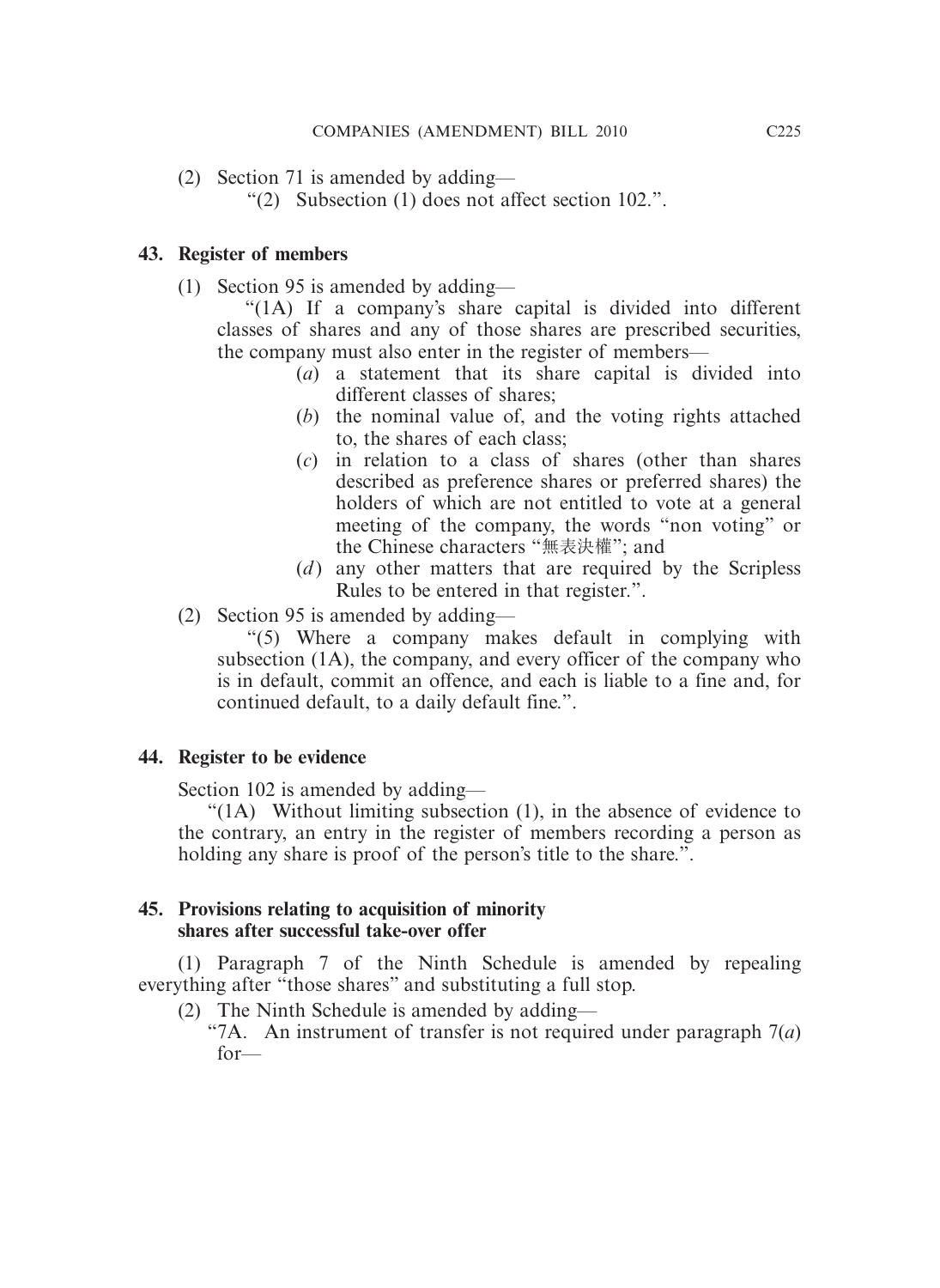- (*a*) any share for which a share warrant is for the time being outstanding; or
- (*b*) any share that is a prescribed security, if the transfer of the share is made in accordance with the Scripless Rules.".

## **46. Punishment of offences under this Ordinance**

The Twelfth Schedule is amended by adding—

 "95(5) Company failing to enter the required matters in the company's register of members Summary level 3 \$300".

# **Division 2—Companies (Winding-up) Rules**

## **47. Forms**

 Form 73 of the Appendix to the Companies (Winding-up) Rules (Cap. 32 sub. leg. H) is amended by repealing ". If you do not attend personally you must forward the share certificate" and substituting "of the shares or, if the shares are prescribed securities in uncertificated form within the meaning given by section 397(6) of the Securities and Futures Ordinance (Cap. 571), other evidence of your title to the shares. If you do not attend personally you must forward the share certificate or the evidence (as the case may be)".

## **Division 3—Securities and Futures Ordinance**

## **48. Rules by Commission**

 (1) Section 397 of the Securities and Futures Ordinance (Cap. 571) is amended by adding—

"(1A) The Commission may make rules to—

- (*a*) specify any listed securities not to be prescribed securities, and any other securities to be prescribed securities, for the purposes of rules made under this subsection;
- (*b*) provide for the maintaining of registers or other records in respect of holders of prescribed securities, or for otherwise recording or evidencing title to such securities;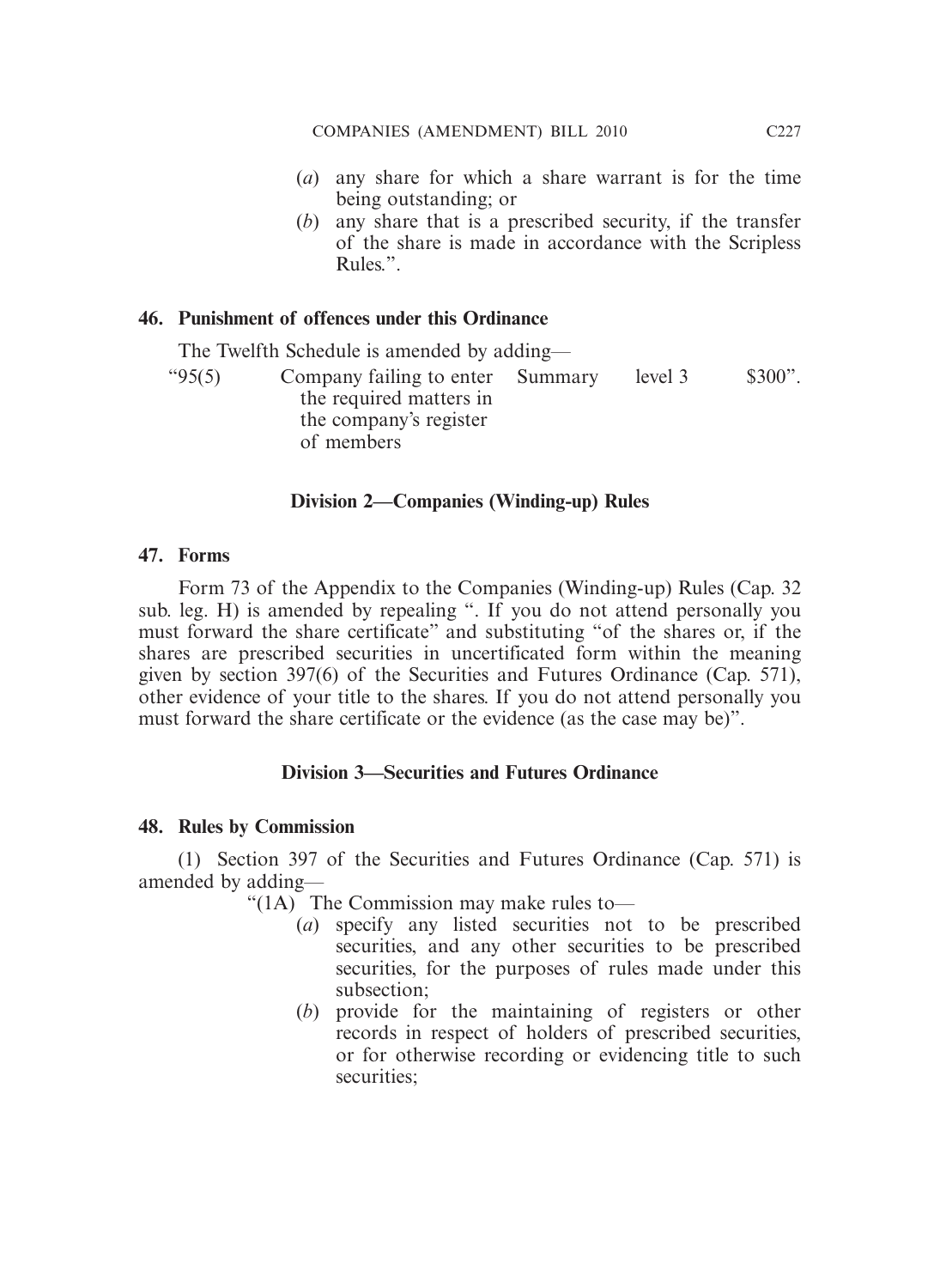- (*c*) specify the classes or descriptions of transfer of prescribed securities that may be made without an instrument of transfer;
- (*d*) provide for the transfer of prescribed securities without an instrument of transfer;
- (*e*) provide for the issuing of certificates on an allotment or transfer of prescribed securities; and
- ( *f* ) provide for the dematerialization and rematerialization of prescribed securities.

 (1B) Rules may be made under subsection (1A)(*c*) only after consultation with the Financial Secretary.".

 (2) Section 397(2) is amended by repealing "subsection (1)" and substituting "subsections (1) and (1A)".

(3) Section 397 is amended by adding—

" $(5)$  In subsection  $(1A)$ —

"dematerialization" (去實物化) means the process of converting prescribed securities from certificated form into uncertificated form;

"prescribed securities" (訂明證券) means any securities—

- (*a*) that are listed, except those specified by rules made under subsection  $(1\overline{A})$  not to be prescribed securities; or
- (*b*) that are specified to be prescribed securities by rules made under subsection (1A);
- "rematerialization" (復實物化) means the process of converting prescribed securities from uncertificated form into certificated form.
	- (6) For the purposes of subsection  $(5)$ 
		- (*a*) prescribed securities are in uncertificated form if the title to them is, in accordance with rules made under subsection (1A), recorded or evidenced otherwise than in paper form; and
		- (*b*) prescribed securities are in certificated form if they are not in uncertificated form.".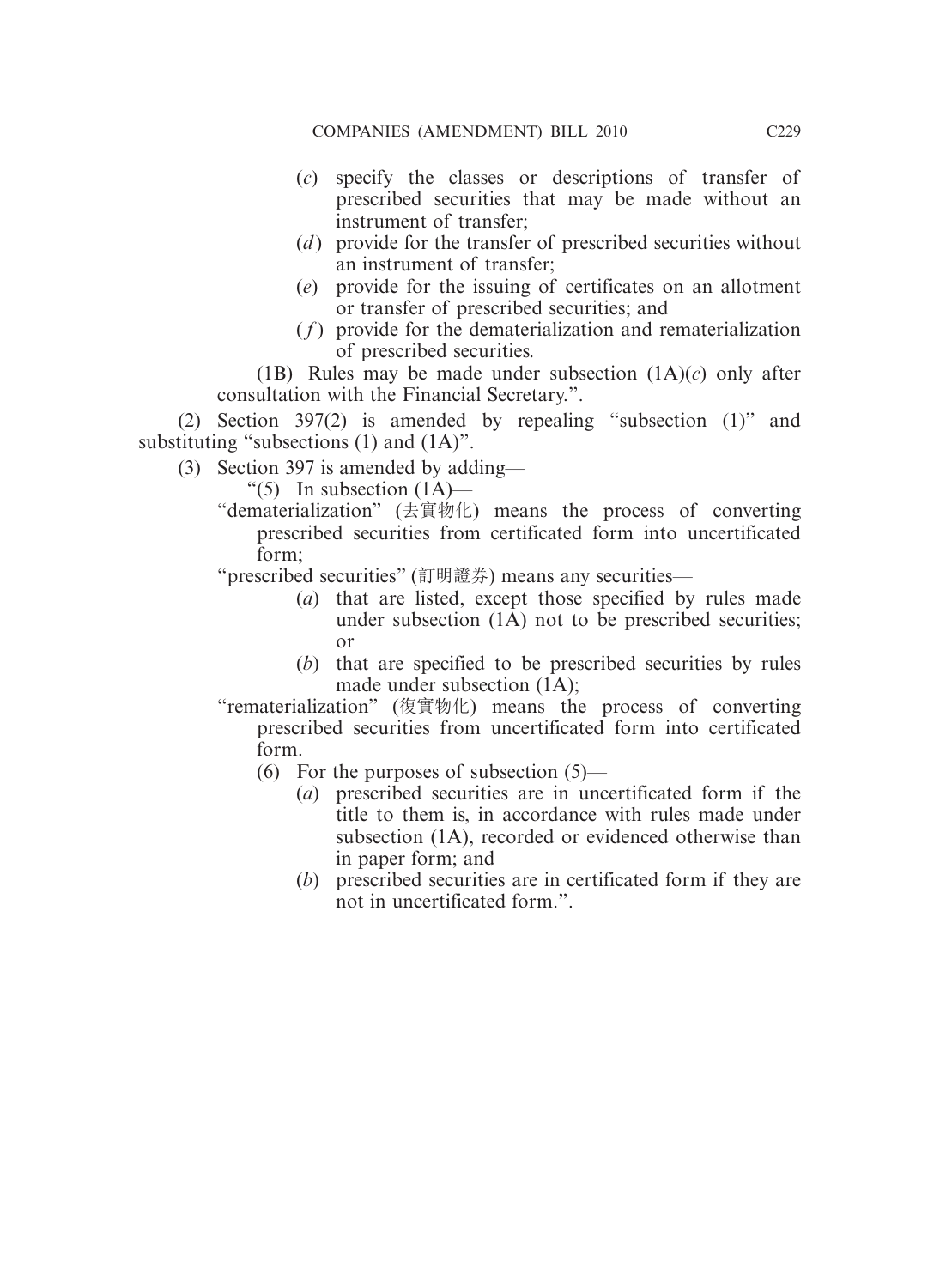#### PART 8

#### Miscellaneous Amendments

## **49. Power to dispense with certain words in name of charitable and other companies**

 (1) Section 21(2) of the Companies Ordinance (Cap. 32) is amended by repealing "subsections (4) and (5)" and substituting "subsections (7) and (8)".

(2) Section  $21(8)(b)$  is amended by repealing "subsections (4) and (5)" and substituting "subsections (7) and (8)".

## **50. Power of Registrar to require company to change misleading or offensive name, etc.**

Section 22A(5) is amended by repealing "Subsections (4) and (5)" and substituting "Subsections (7) and (8)".

## **51. Non voting shares and shares with different voting rights**

Section 57A(1) is amended by repealing "and those words" and substituting "or the Chinese characters "無表決權" and those words or characters".

#### **52. Approval of company required for allotment of shares by directors**

 Section 57B is amended, in the Chinese text, by repealing subsection (7) and substituting—

 "(7) 本條並不影響任何股份分配的有效性;此外,凡公司的創辦成員藉簽 署章程大綱,同意承購公司股份,本條不規定須獲得批准,方可將該等股份分配 予該等成員。".

#### **53. Power to close register of members and register of debenture holders**

 (1) Section 99(1) is amended by repealing "by advertisement in a newspaper circulating generally in Hong Kong" and substituting "in accordance with subsection (1A)".

(2) Section 99 is amended by adding—

" $(1)$  A notice for the purposes of subsection  $(1)$ —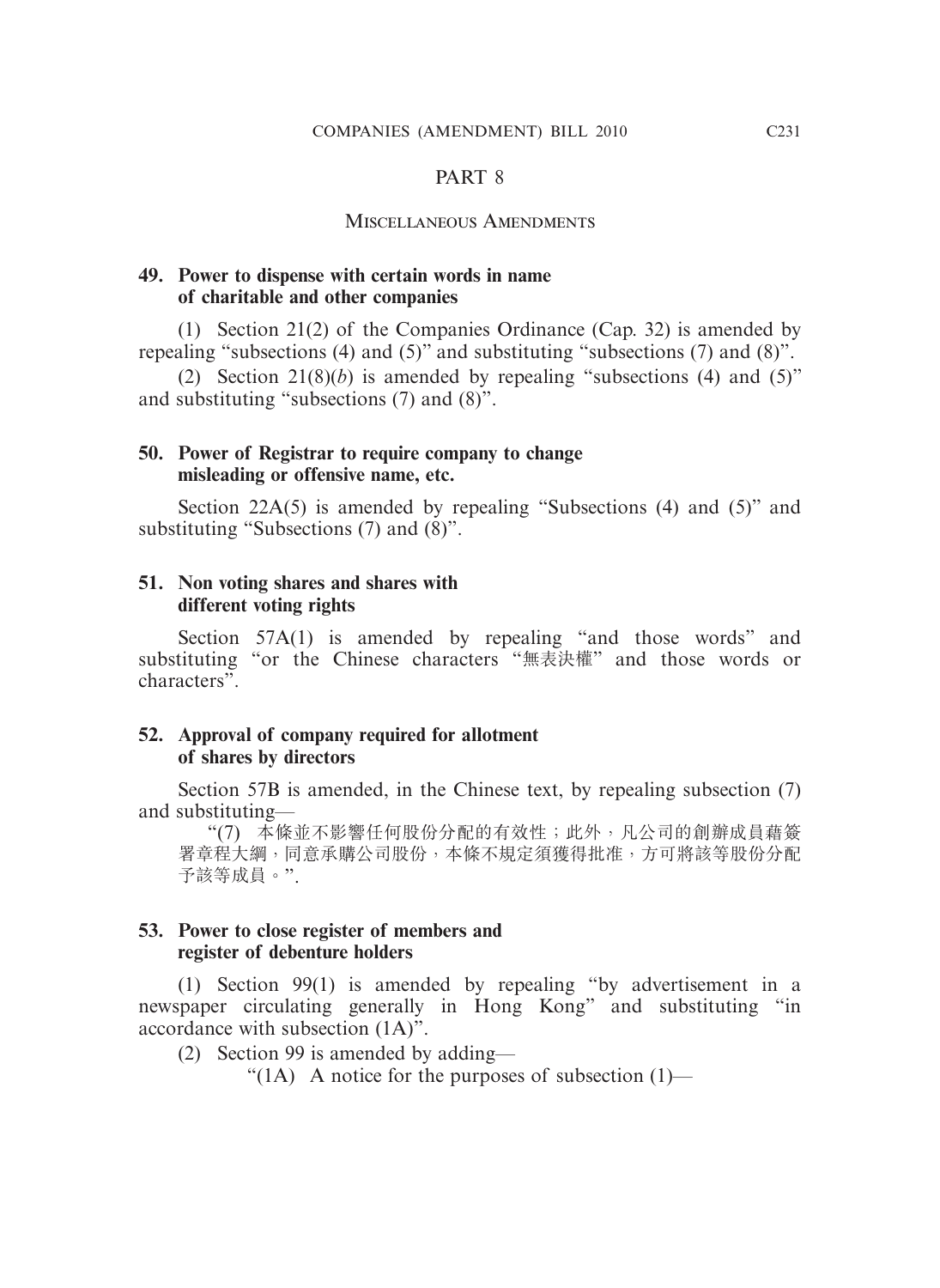- (*a*) if the company is a listed company, is to be given—
	- (i) in accordance with the listing rules applicable to the stock market; or
	- (ii) by advertisement in a newspaper circulating generally in Hong Kong; and
- (*b*) in the case of any other company, is to be given by advertisement in a newspaper circulating generally in Hong Kong.".
- (3) Section 99 is amended by adding—

"(5) In subsection  $(1A)$ , "listing rules" (《上市規則》) means the rules made under section 23 of the Securities and Futures Ordinance (Cap. 571) by a recognized exchange company that govern the listing of securities on a stock market it operates.".

## **54. Register to be evidence**

 (1) The heading of section 102 is amended by repealing "**evidence**" and substituting "**proof**".

(2) Section 102(1) is repealed and the following substituted—

 "(1) In the absence of evidence to the contrary, the register of members is proof of any matters that are by this Ordinance directed or authorized to be inserted in it.".

## **55. Interpretation of provisions as to prospectuses**

Section 343(2) is amended, in the Chinese text, by repealing "委託人" and substituting "主理人".

## **56. Power to make regulations**

(1) Section  $359A(4)(c)(i)$  is amended, in the Chinese text, by adding " $\frac{25}{7}$ " before "129G".

(2) Section  $359A(4)(c)(i)$  is amended, in the Chinese text, by adding " $\frac{2}{3}$ " before "109".

### **57. First Schedule amended**

 (1) Regulation 92 of Part I of Table A in the First Schedule is amended, in the Chinese text, by repealing "抽簽" and substituting "抽籤".

 (2) Article 1 of Table C in the First Schedule is amended, in the English text, in the definition of "Ordinance", by repealing the full stop and substituting a semicolon.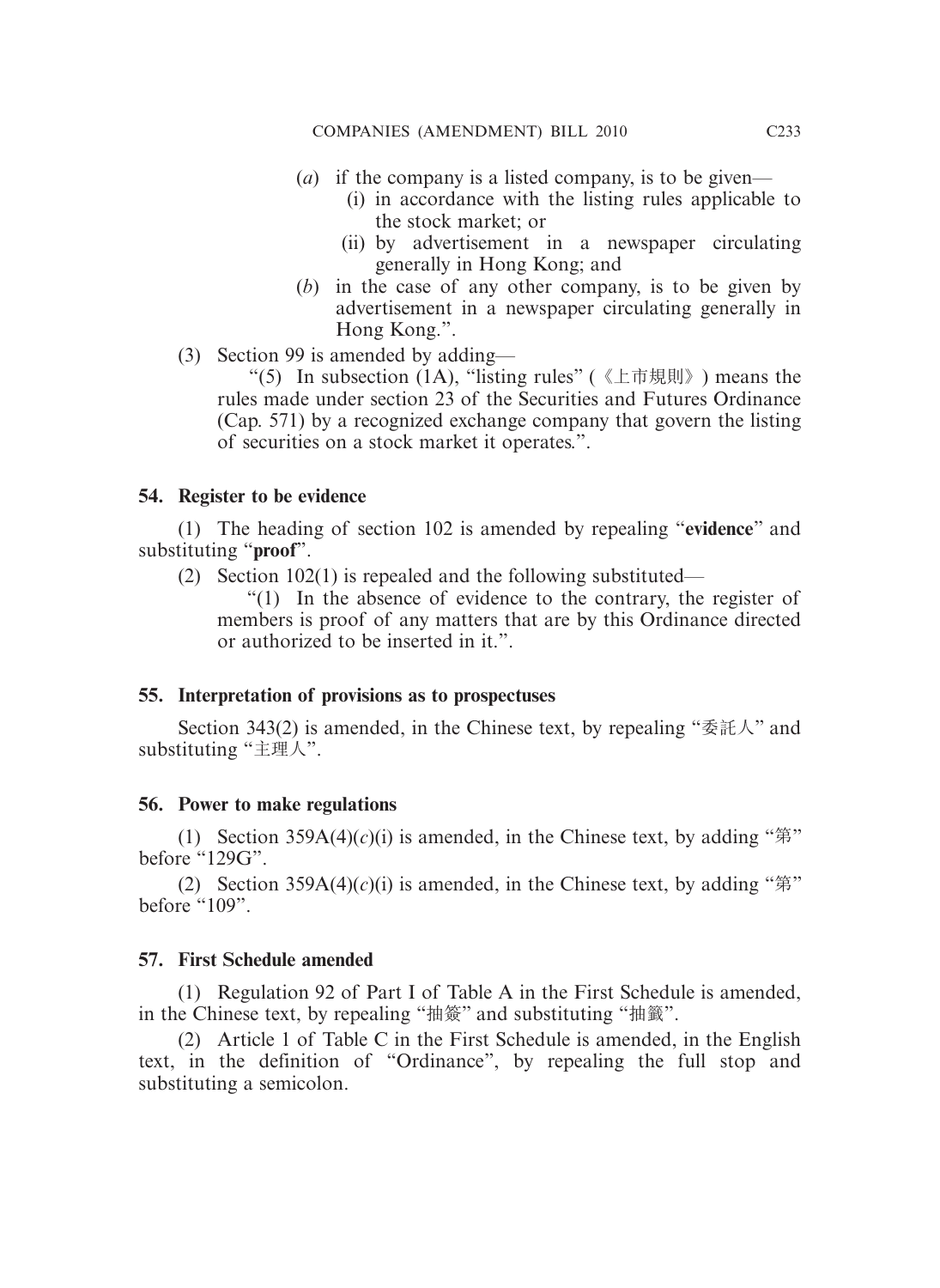(3) Article 1 of Table C in the First Schedule is amended, in the English text, in the definition of "seal", by repealing the full stop and substituting a semicolon.

 (4) Article 39 of Table C in the First Schedule is amended, in the Chinese text, by repealing "抽簽" and substituting "抽籤".

# **Explanatory Memorandum**

 This Bill amends the Companies Ordinance (Cap. 32) ("the Ordinance") and its subsidiary legislation for the following main purposes—

- (*a*) to streamline the company formation procedures;
- (*b*) to extend the powers of the Registrar of Companies ("the Registrar") to direct a change of company name;
- (*c*) to enable statutory derivative actions to be brought or intervened in on behalf of a specified corporation, namely a company or non-Hong Kong company, under Part IVAA of the Ordinance by a member of a subsidiary or holding company of the corporation or by a member of a subsidiary of a holding company of the corporation;
- (*d*) to provide for electronic communications with the Registrar and for the modes of communications by a company to any person other than the Registrar;
- (*e*) to remove obstacles to the introduction of paperless holding and transfer of shares and debentures,

and makes related and miscellaneous amendments to the Ordinance and its subsidiary legislation and the Securities and Futures Ordinance (Cap. 571).

# Part 1—Preliminary

2. Clause 1 provides for the short title of the Bill (when enacted).

3. Clause 2 empowers the Secretary for Financial Services and the Treasury to appoint a day for the Bill (when enacted) to come into operation.

Part 2—Amendments Relating to Company Formation

4. Clauses 3 and 4 amend sections 6 and 12 of the Ordinance respectively to dispense with the requirements that the signing of any memorandum of association and articles of association by a founder member must be witnessed.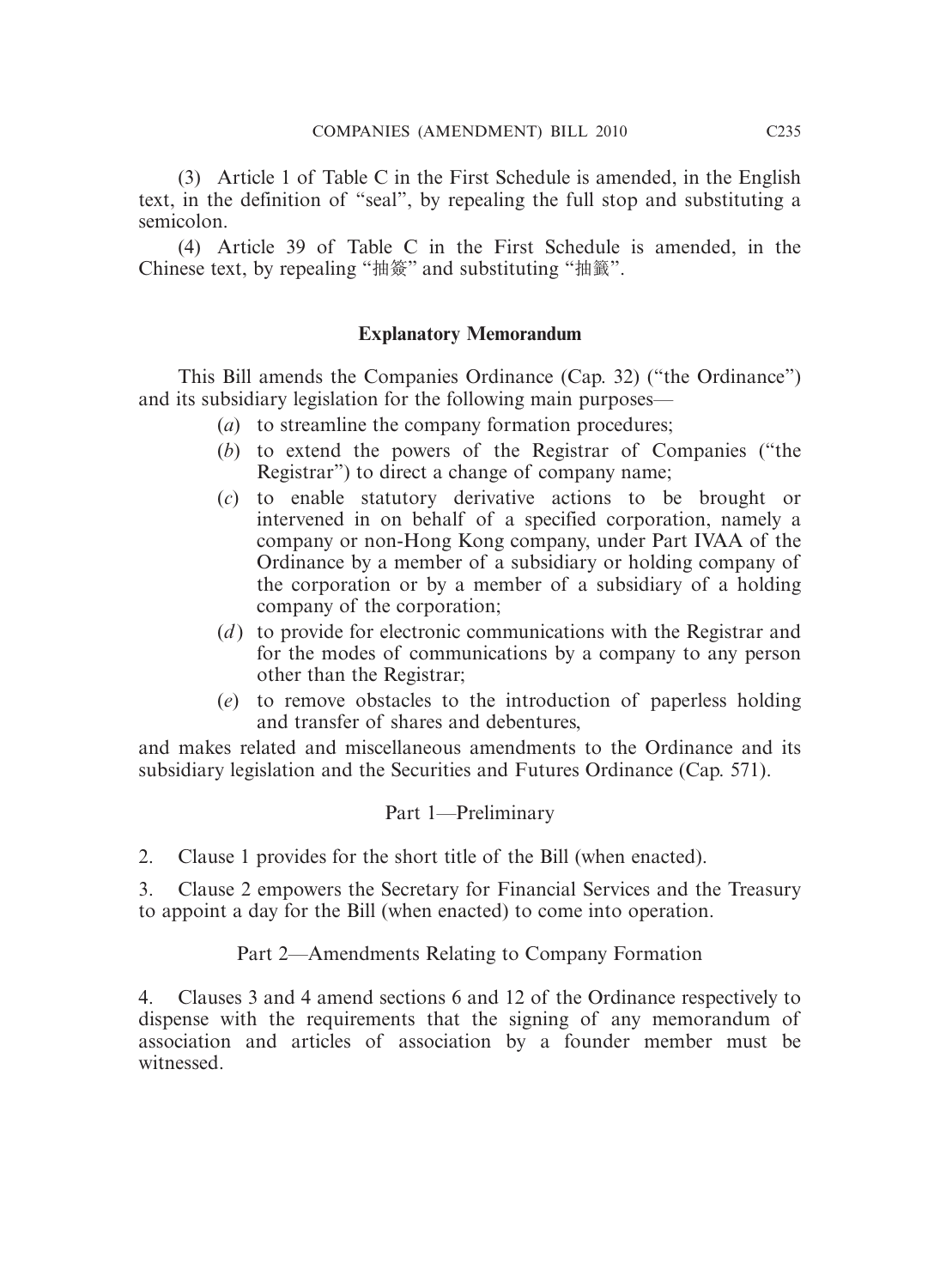5. Section 14A of the Ordinance presently provides that, if 2 or more founder members are named in an incorporation form, the form is to be signed by the 2 or any 2 of those members. Clause 5 amends that section to reduce the number of founder members required to sign an incorporation form from 2 to one. Also, clause 5 amends that section to require additional particulars to be given in an incorporation form and to empower the Financial Secretary to amend section  $14A(2)$  of the Ordinance.

6. Clause 6 amends section 18 of the Ordinance to require the founder member who signs an incorporation form to sign the relevant statement of compliance and to certify as to the particulars contained in the form.

7. Clause 7 adds a new section 18A to the Ordinance. The new section requires consents given for the purposes of the new section  $14A(2)(*l*)(ii)$  of the Ordinance to be delivered to the Registrar. Contravening the requirement is an offence under the new section 18A of the Ordinance. Clause 8 amends the Twelfth Schedule to the Ordinance to provide for the penalty level for the offence.

Part 3—Amendments Relating to Company Name

8. The main object of Part 3 is to extend the Registrar's powers to direct a change of company name. Clause 9 adds a new section 20(2A) to the Ordinance. The new section prohibits a company from being registered by a name that is the same as a name for which a direction has been given under section 22 or 22A of the Ordinance.

9. The Registrar currently has powers under sections 22 and 22A of the Ordinance to direct a company to change a company name. Clauses 10 and 11 amend sections 22 and 22A of the Ordinance respectively to empower the Registrar to give a direction in more circumstances.

10. Contravention of a direction to change a company name is currently an offence under the Ordinance. Clause 12 adds a new section 22AA to the Ordinance to provide that, as an additional consequence of a contravention, the Registrar may replace the relevant company name by a new name. Clause 13 amends the Twelfth Schedule to the Ordinance to incorporate the changed heading of section 22A of the Ordinance.

Part 4—Amendments Relating to Statutory Derivative Actions

11. Part IVAA of the Ordinance currently provides that proceedings against a specified corporation may be brought or intervened in by a member of the corporation. Clauses 14, 15, 16, 17, 18, 19 and 20 amend Part IVAA of the Ordinance to enable a member of a related company of a specified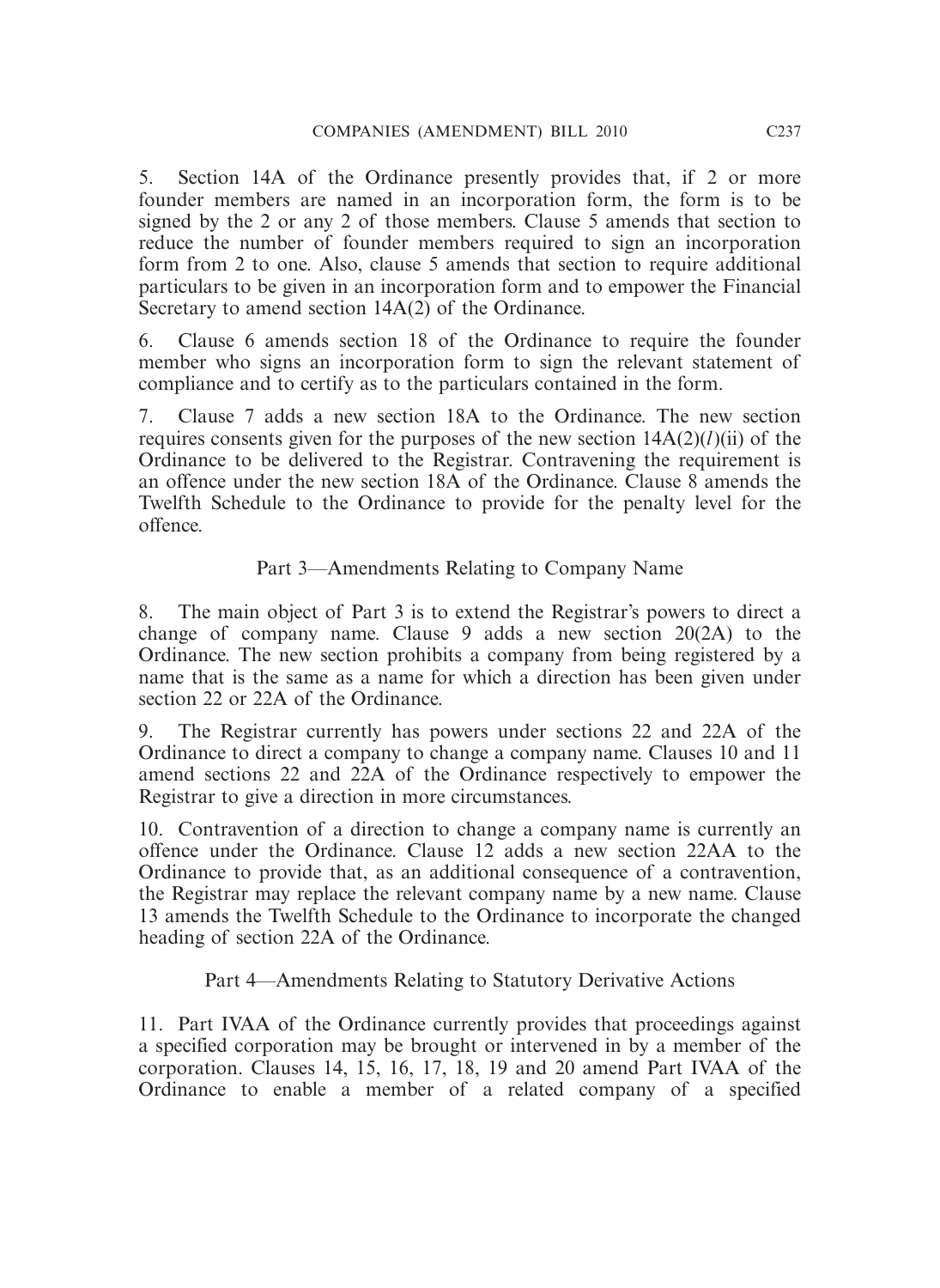corporation to bring or intervene in such proceedings. A related company of a specified corporation is a subsidiary or holding company of the corporation or a subsidiary of a holding company of the corporation.

## Part 5—Amendments Relating to Electronic Communications with Registrar

12. Clause 21 amends section 2 of the Ordinance to add certain definitions. Those definitions are necessary for interpreting the provisions of the Ordinance as proposed to be amended by Part 5.

13. Clauses 22 and 23 amend sections 109 and 158 of the Ordinance respectively to provide for the signature of the documents required under those sections.

14. Clause 24 amends section 346 of the Ordinance to enable the Registrar to serve a notice under section 346(2) of the Ordinance on any person in the form of an electronic record.

15. Clause 25 adds new sections 346A and 346B to the Ordinance to provide for the delivery of documents to the Registrar in the form of an electronic record and for the signing of those documents.

16. Clause 26 amends section 348(1)(*c*) of the Ordinance to empower the Registrar to refuse to register or accept for registration any document delivered to the Registrar under the Ordinance if any password included with the document is incomplete or altered.

17. Clause 27 adds a new section 348BA to the Ordinance. The new section empowers the Registrar to issue a certificate under the Ordinance in any manner the Registrar thinks fit.

Part 6—Amendments Relating to Communications by Company to Another Person (other than Registrar)

18. The main object of Part 6 is to add a new Part IVAAA to the Ordinance to provide for the manner in which documents or information is to be sent or supplied by a company to any person other than the Registrar under the Ordinance or its subsidiary legislation.

> Part 7—Amendments Relating to Paperless Holding and Transfer of Shares and Debentures

19. Part 7 amends the Ordinance, the Companies (Winding-up) Rules (Cap. 32 sub. leg. H) and the Securities and Futures Ordinance (Cap. 571) to remove obstacles to the introduction of paperless holding and transfer of shares and debentures.